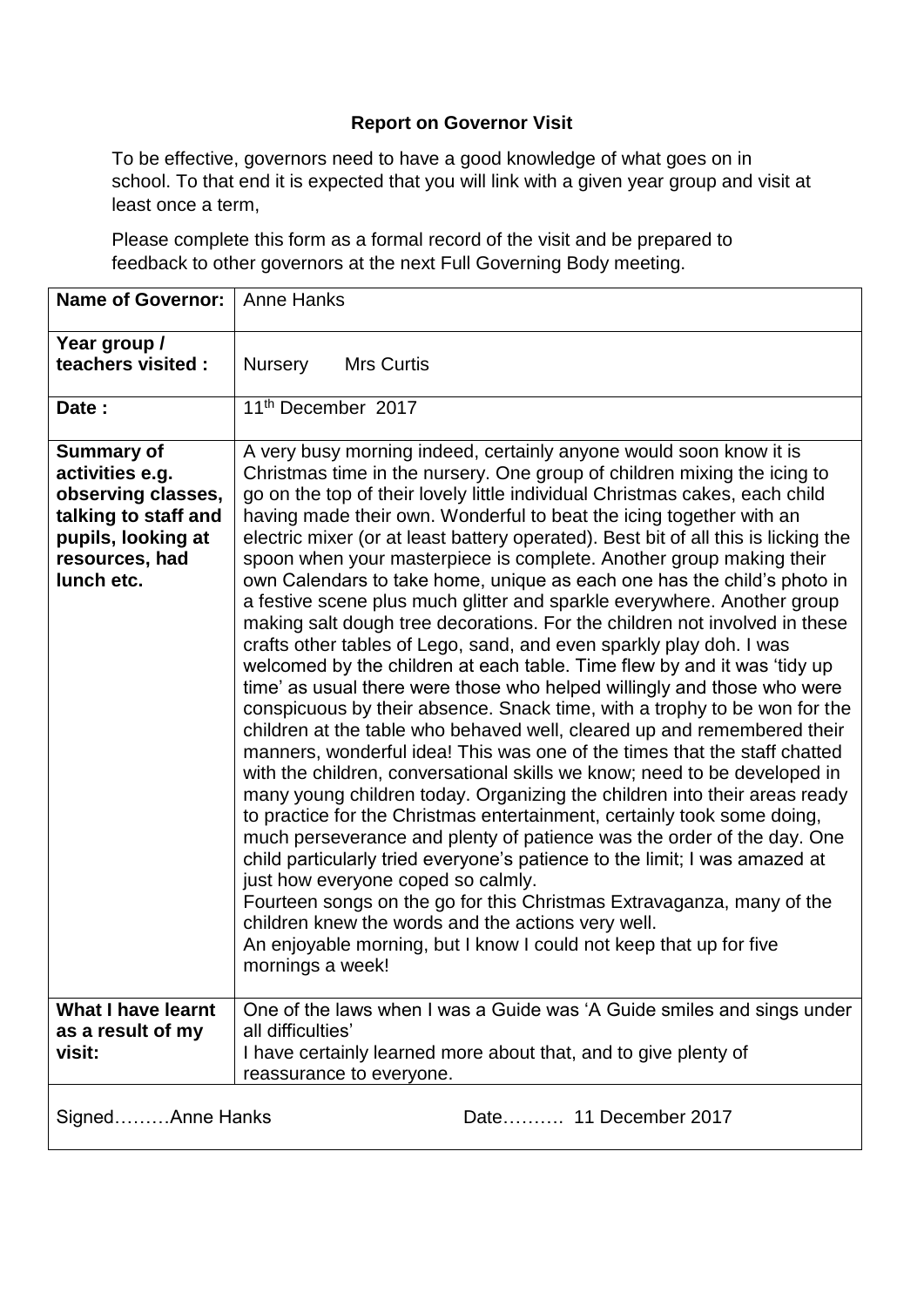| <b>Name of Governor</b>                                                                                                           | Toni Woodhead                                                                                                                                                                                                                                                                                                                                                                                                                                                                                                                                                                                                                                                                                                                                                                                                                                                                                                                                                    |
|-----------------------------------------------------------------------------------------------------------------------------------|------------------------------------------------------------------------------------------------------------------------------------------------------------------------------------------------------------------------------------------------------------------------------------------------------------------------------------------------------------------------------------------------------------------------------------------------------------------------------------------------------------------------------------------------------------------------------------------------------------------------------------------------------------------------------------------------------------------------------------------------------------------------------------------------------------------------------------------------------------------------------------------------------------------------------------------------------------------|
| Year group / teachers<br>visited:                                                                                                 | Class 6 Mr Owen and Miss Haslam                                                                                                                                                                                                                                                                                                                                                                                                                                                                                                                                                                                                                                                                                                                                                                                                                                                                                                                                  |
| Date:                                                                                                                             | 22 <sup>nd</sup> February 2018                                                                                                                                                                                                                                                                                                                                                                                                                                                                                                                                                                                                                                                                                                                                                                                                                                                                                                                                   |
| <b>Summary of activities</b><br>e.g. observing classes,<br>talking to staff and<br>pupils, looking at<br>resources, had lunch etc | Joined the class at 9 am and as usual was impressed with<br>how easily they started to settle with the short revision<br>sheets. After the register the subject was Algebra and Mr<br>Owen accepted the misgivings of the class and discussed<br>them and then showed the formula and made it seem so<br>simple. He continued to address those who were still not<br>convinced but eventually all the class were giving answers<br>and doing the sums. We then had a worksheet to do and Mr<br>Owen moved around the class helping and encouraging. I<br>helped too as I had had my distant knowledge rekindled by<br>the clear and straightforward teaching.<br>After break I went with Miss Haslam's class to do some<br>English writing and learnt about a famous Italian painter.<br>The children had done some research and now were<br>constructing their information into the story. The written<br>structure was discussed and then the children happily |
|                                                                                                                                   | progressed with their work. Spellings were given as needed<br>but most of the children worked individually. Some of the<br>children then sat with Miss and did some reading aloud.                                                                                                                                                                                                                                                                                                                                                                                                                                                                                                                                                                                                                                                                                                                                                                               |
| What I have learnt as a<br>result of my visit:                                                                                    | The year 6 class work very well and are motivated. Some<br>can be opinionated, but this only adds to the learning as<br>others then agree or disagree to the benefit of all.<br>They are a very happy and well mannered class and they<br>have a good respect for Mr Owen.                                                                                                                                                                                                                                                                                                                                                                                                                                                                                                                                                                                                                                                                                       |
| SignedA.V. Woodhead                                                                                                               | Date22 February 2018                                                                                                                                                                                                                                                                                                                                                                                                                                                                                                                                                                                                                                                                                                                                                                                                                                                                                                                                             |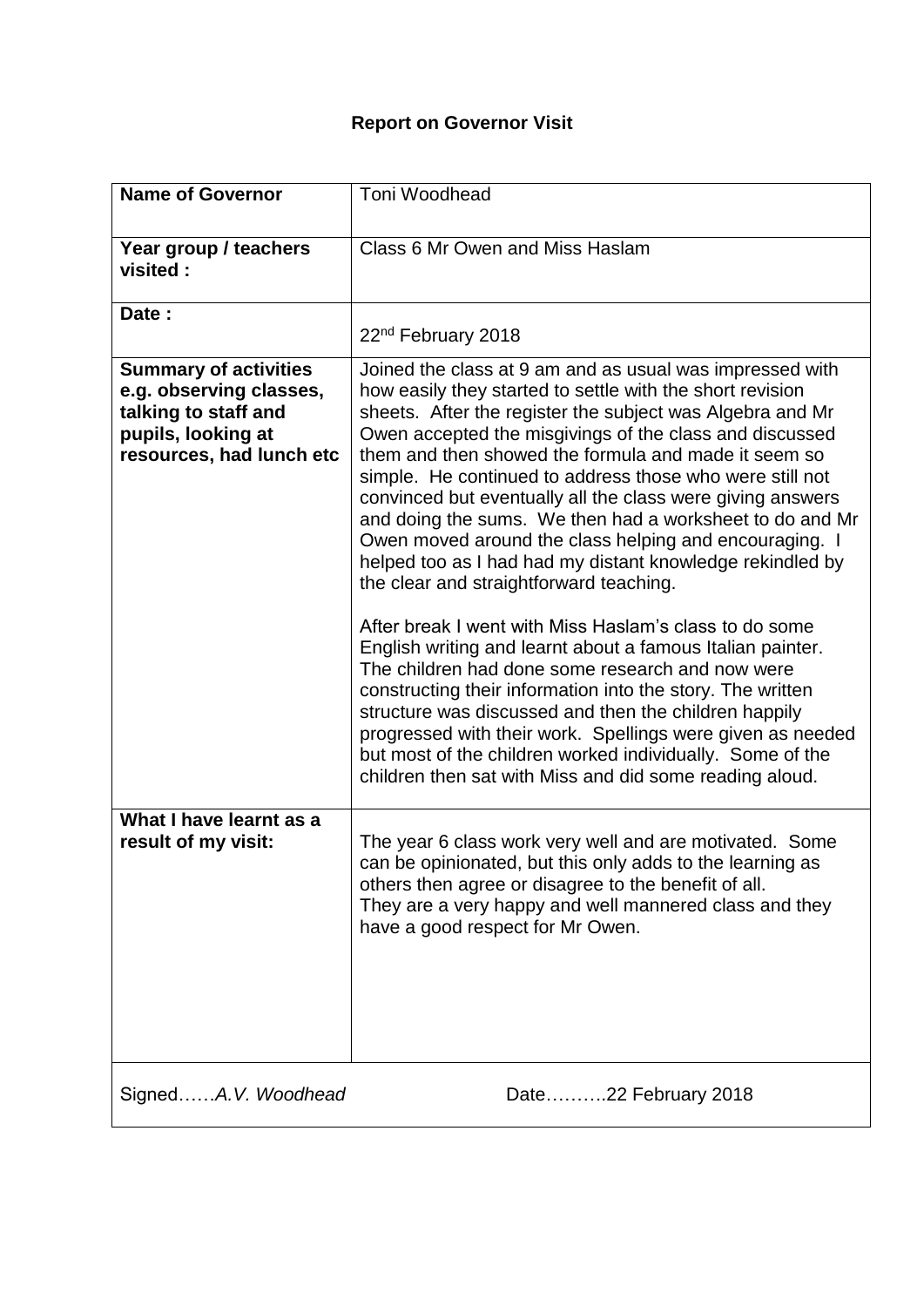| <b>Name of Governor:</b>                                                                                                                 | <b>Anne Hanks</b>                                                                                                                                                                                                                                                                                                                                                                                                                                                                                                                                                                                                                                                                                                                                                                                                                                                                                                                                                                                                                                                                                                                                                                                                                                                                                                                                                                                                                                                   |
|------------------------------------------------------------------------------------------------------------------------------------------|---------------------------------------------------------------------------------------------------------------------------------------------------------------------------------------------------------------------------------------------------------------------------------------------------------------------------------------------------------------------------------------------------------------------------------------------------------------------------------------------------------------------------------------------------------------------------------------------------------------------------------------------------------------------------------------------------------------------------------------------------------------------------------------------------------------------------------------------------------------------------------------------------------------------------------------------------------------------------------------------------------------------------------------------------------------------------------------------------------------------------------------------------------------------------------------------------------------------------------------------------------------------------------------------------------------------------------------------------------------------------------------------------------------------------------------------------------------------|
| Year group /<br>teachers visited :                                                                                                       | <b>Nursery</b><br><b>Mrs Curtis</b>                                                                                                                                                                                                                                                                                                                                                                                                                                                                                                                                                                                                                                                                                                                                                                                                                                                                                                                                                                                                                                                                                                                                                                                                                                                                                                                                                                                                                                 |
| Date:                                                                                                                                    | 14th March 2018                                                                                                                                                                                                                                                                                                                                                                                                                                                                                                                                                                                                                                                                                                                                                                                                                                                                                                                                                                                                                                                                                                                                                                                                                                                                                                                                                                                                                                                     |
| <b>Summary of</b><br>activities e.g.<br>observing classes,<br>talking to staff and<br>pupils, looking at<br>resources, had<br>lunch etc. | Yet another busy morning where the whole staff seem to have their finger<br>on the pulse.<br>The children knew I was coming, and what my role is, and very keen to<br>show me around the different areas where they can work and play. All<br>children are in a colour group and know exactly where they should be in<br>their group, perhaps not quite all of them wanting to be where they<br>should. A little gentle cajoling and everyone is settled.<br>I soon found out it was National Science Week. A little group were outside<br>with waterproof clothing on, a huge bowl of very soapy water, ingredients<br>including corn flour and baking powder as well as the usual W U liquid.<br>Wonderful bubbles were blown and the children had a lovely time chasing<br>them.<br>All sorts of other things to be made this week including ice Seahorses<br>and an ocean in a bottle, a watery time indeed.<br>At playtime a new area for me a large open space known as the 'Loose<br>parts play area'.<br>Imagination knows no bounds in this area, the children can move most<br>things around and build their own dens, build their own obstacle course,<br>swing on homemade swings built on a tree branch, a very natural area to<br>stretch all imaginations.<br>Good to watch children spreading their own cheese spread on their<br>bread, and tasting chopped apricots perhaps not all children are allowed<br>to make their own sandwiches at home. |
| <b>What I have learnt</b><br>as a result of my                                                                                           | I was impressed to see that parents are now given a 'What is happening<br>this week '?                                                                                                                                                                                                                                                                                                                                                                                                                                                                                                                                                                                                                                                                                                                                                                                                                                                                                                                                                                                                                                                                                                                                                                                                                                                                                                                                                                              |
| visit:                                                                                                                                   | Leaflet. For all those parents over the years who have asked their child<br>when they have arrived home 'What have you done today'? Answer very<br>often is 'nothing' a great help then, to give parents and guardians a<br>useful guide as to what is going on and in what way they can help. Mrs<br>Curtis and her staff seem to have the same attitude and outlook with<br>patience, firmness and kindness even the most 'difficult' children<br>eventually fit in and as we know, in life it is much easier if we can.                                                                                                                                                                                                                                                                                                                                                                                                                                                                                                                                                                                                                                                                                                                                                                                                                                                                                                                                          |
| SignedAnne Hanks                                                                                                                         | Date 14 March 18                                                                                                                                                                                                                                                                                                                                                                                                                                                                                                                                                                                                                                                                                                                                                                                                                                                                                                                                                                                                                                                                                                                                                                                                                                                                                                                                                                                                                                                    |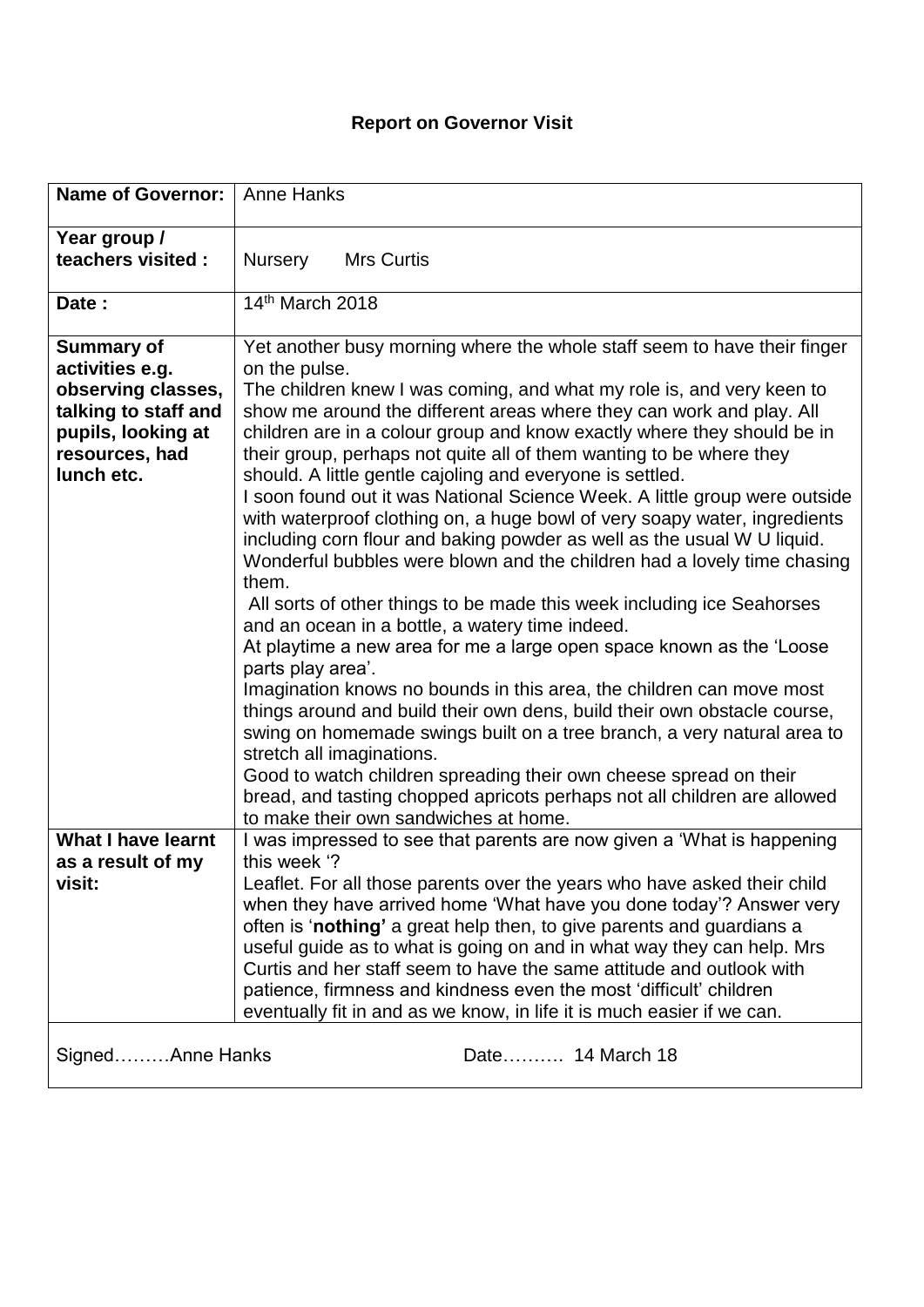| <b>Name of Governor:</b>                                                                                                   | <b>Christine Pownall</b>                                                                                                                                                                                                                                                                                                                                                                                                                                                                                                                                                                                                            |
|----------------------------------------------------------------------------------------------------------------------------|-------------------------------------------------------------------------------------------------------------------------------------------------------------------------------------------------------------------------------------------------------------------------------------------------------------------------------------------------------------------------------------------------------------------------------------------------------------------------------------------------------------------------------------------------------------------------------------------------------------------------------------|
| Year group /<br>teachers visited :                                                                                         | Year Reception/ Y1 - Mrs Moss                                                                                                                                                                                                                                                                                                                                                                                                                                                                                                                                                                                                       |
| Date:                                                                                                                      | 15 March 2018                                                                                                                                                                                                                                                                                                                                                                                                                                                                                                                                                                                                                       |
| <b>Summary of</b><br>activities e.g.<br>observing classes,<br>talking to staff and<br>pupils, looking at<br>resources, had | Mrs Moss started the afternoon session by telling the class that they<br>would be working on their phonics. Mrs Robertson took the Reception<br>group out for their session while Mrs Moss and I remained with the year<br>1s.                                                                                                                                                                                                                                                                                                                                                                                                      |
| lunch etc.                                                                                                                 | Firstly, the children were challenged with phoneme flashcards. I was<br>impressed by how many of them could remember the sounds purely from<br>the graphemes presented to them. They were also very good when<br>challenged with a second set of split digraph flashcards. Mrs Moss<br>constantly reminded them to look at the whole word when decoding.                                                                                                                                                                                                                                                                            |
|                                                                                                                            | She then moved on to the specific phoneme 'u', represented by<br>graphemes 'u' and 'oo'. The children watched a short video clip which<br>asked them to<br>decide whether to use 'u' or 'oo' in specific words. Again, the children<br>were on the ball and were clearly well versed in looking for clues to help<br>them. For example, they used the work 'took' to work out 'look'.                                                                                                                                                                                                                                               |
|                                                                                                                            | When the rest of the class re-joined us, Mrs Moss sent a group of us<br>outside to look for mini-bugs as part of the National Science week focus.<br>I spent a happy 15 minutes in the woodland area, searching under logs<br>and tyres for worms! Mrs Robertson found a whole family of worms under<br>some rubber matting, much to the satisfaction of the boys in the group.<br>Just before play, Mrs Moss showed the children a video clip of house<br>spiders and talked about how they live. I almost jumped out of my skin<br>when I saw the smaller TV beside her main screen because I thought it<br>was an actual spider! |
|                                                                                                                            | After playtime some of the children finished writing their bug sentences<br>while others practised their fine motor skills but cutting out pictures<br>relating to the 'Aliens wear underpants' book. I was able to help with the<br>latter but also loved what the children did after they finished their writing.<br>There is an app on the iPad which brings pictures to life (in this case a<br>spider) if a child has produced some good writing. Needless to say all the<br>children had big hairy spiders crawling on their worksheets.                                                                                      |
|                                                                                                                            | The latter part of the afternoon was spent tidying up before sitting for a                                                                                                                                                                                                                                                                                                                                                                                                                                                                                                                                                          |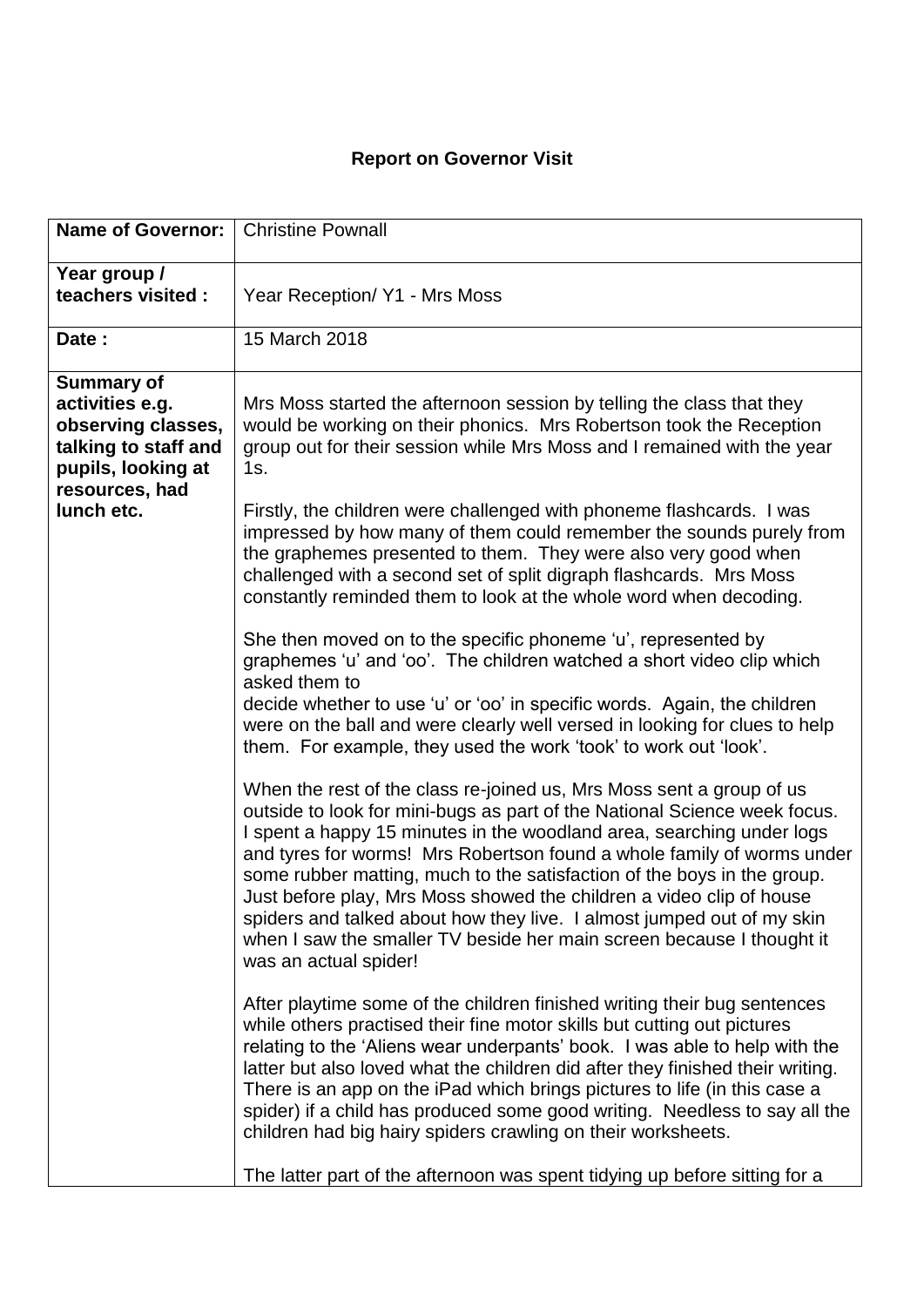|                                                   | story. Mrs Robertson finished by updating some of the pupils' key files.<br>Neither of these ladies stopped for breath all afternoon and I am<br>completely in awe of their energy.                                                                                                                                                                                                                                                                                        |
|---------------------------------------------------|----------------------------------------------------------------------------------------------------------------------------------------------------------------------------------------------------------------------------------------------------------------------------------------------------------------------------------------------------------------------------------------------------------------------------------------------------------------------------|
| What I have gained<br>as a result of my<br>visit: | I have only minimal experience in KS1 but today highlighted just how<br>physically exhausting it is. After just one day I was shattered. It amazes<br>me how staff manage to maintain such a pace every day. It is like a<br>military manoeuvre, planned precisely to allow for the time it takes for<br>these little people to carry out instructions. I had a wonderful time and my<br>thanks to Mrs Moss and Mrs Robertson for allowing me to share their<br>afternoon. |
| Signed Christine Pownall                          | Date 15 March 2018                                                                                                                                                                                                                                                                                                                                                                                                                                                         |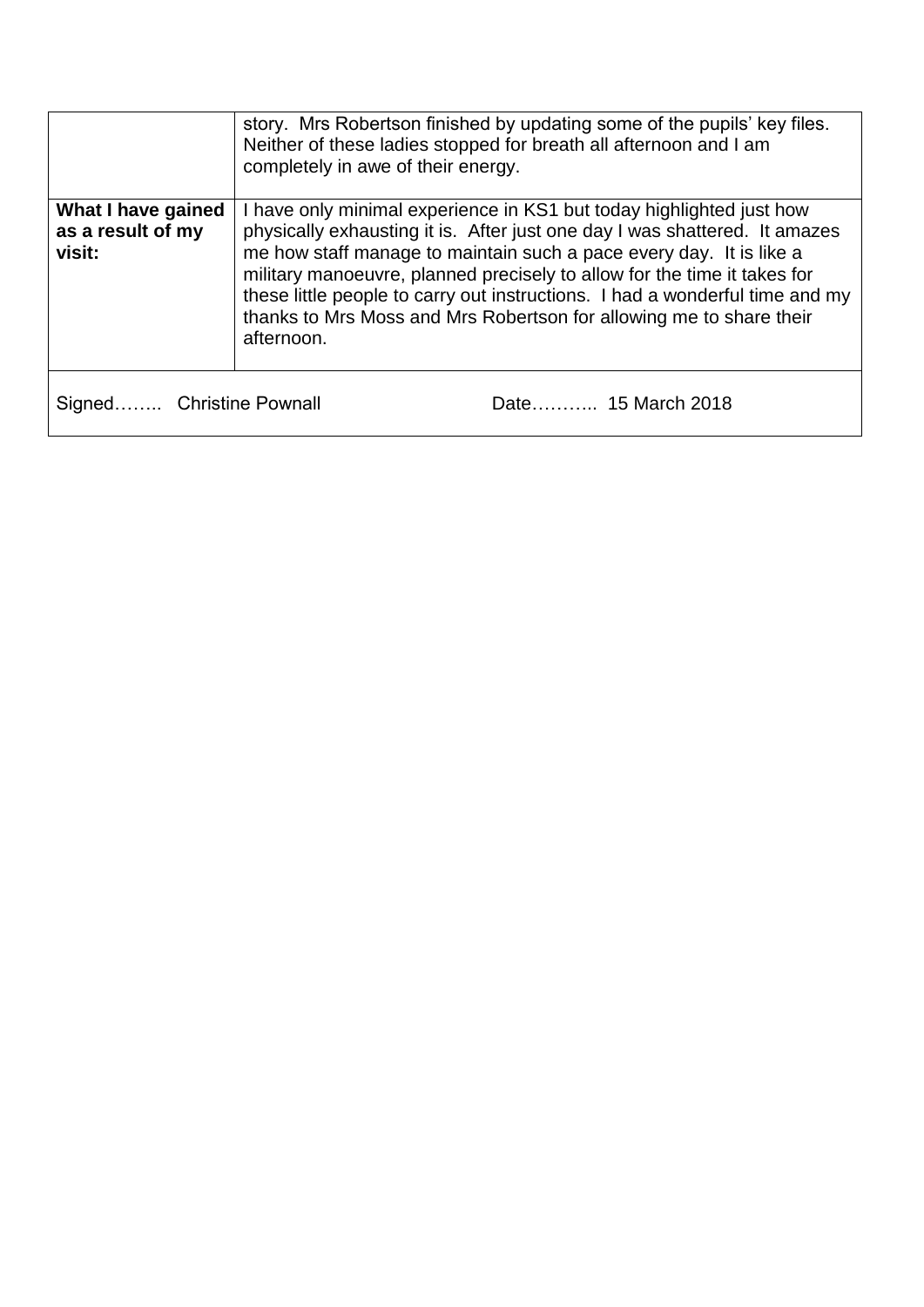| <b>Name of Governor:</b>                                                                                 | <b>Christine Pownall</b>                                                                                                                                                                                                                                                                                                                                                                                                                                                                                                                                                                                                                                                                                                                                                  |
|----------------------------------------------------------------------------------------------------------|---------------------------------------------------------------------------------------------------------------------------------------------------------------------------------------------------------------------------------------------------------------------------------------------------------------------------------------------------------------------------------------------------------------------------------------------------------------------------------------------------------------------------------------------------------------------------------------------------------------------------------------------------------------------------------------------------------------------------------------------------------------------------|
| Year group /<br>teachers visited:                                                                        | Year 1 & 2 - Mrs Lamb                                                                                                                                                                                                                                                                                                                                                                                                                                                                                                                                                                                                                                                                                                                                                     |
| Date:                                                                                                    | 15 March 2018                                                                                                                                                                                                                                                                                                                                                                                                                                                                                                                                                                                                                                                                                                                                                             |
| <b>Summary of</b><br>activities e.g.<br>observing classes,<br>talking to staff and<br>pupils, looking at | I arrived as Mrs Lamb was taking the register and the children were sitting<br>beautifully. Mrs Lamb had coordinated this time with allowing the children<br>to collect their points earned the day before. They clearly enjoy<br>approaching the IWB and seeing their names pop up.                                                                                                                                                                                                                                                                                                                                                                                                                                                                                      |
| resources, had<br>lunch etc.                                                                             | Immediately after register, a picture was displayed on the IWB for the<br>children to discuss. I thought this to be an excellent 'talk for learning' tool<br>and have made a mental (and written) note to pinch it! Mrs Lamb's<br>student teacher, Mrs Whittall, was kind enough to give me the details. It<br>was clearly the Cinderella story at the point where the coach and horses<br>were turning back into a pumpkin and mice. It was easy to see the<br>children who knew the story as they easily spotted the mice ears on the<br>horses' heads. Mrs Lamb followed this with a short and snappy mental<br>maths session based on the number 40. The children enjoyed coming up<br>with number facts and then halving and doubling. I was extremely<br>impressed. |
|                                                                                                          | Assembly was next, but I stayed behind in the classroom with a young<br>man who needed to practise his reading. He did very well, recognising<br>and pointing out rhyming words, and so I made some notes for his<br>reading record.                                                                                                                                                                                                                                                                                                                                                                                                                                                                                                                                      |
|                                                                                                          | After assembly, Mrs Whittall lead the English lesson which centred<br>around punctuation. She got the children moving by using 'Kung Fu<br>Panda' music to actions (a great idea after they had been sitting still in the<br>hall), but cleverly continued this theme by using Kung-Fu moves for<br>specific aspects of punctuation. The children loved it so another 'steal' for<br>me, me thinks!                                                                                                                                                                                                                                                                                                                                                                       |
|                                                                                                          | Independent work was to write a sentence or two to the aliens on the<br>moon and ask them to stop making such a mess. Mrs Whittall provided<br>plenty of scaffolding which she left on the board and then the children<br>completed the task in their books. I had the pleasure of working with a<br>young lady who had injured her hand and could not write. However, she<br>did an amazing job by typing her work on the computer. She was very<br>explicit in her instructions to me and used her phonics to try to spell the<br>words she struggled with. My job was pretty much limited to holding the<br>'shift' key when she needed a capital letter.                                                                                                              |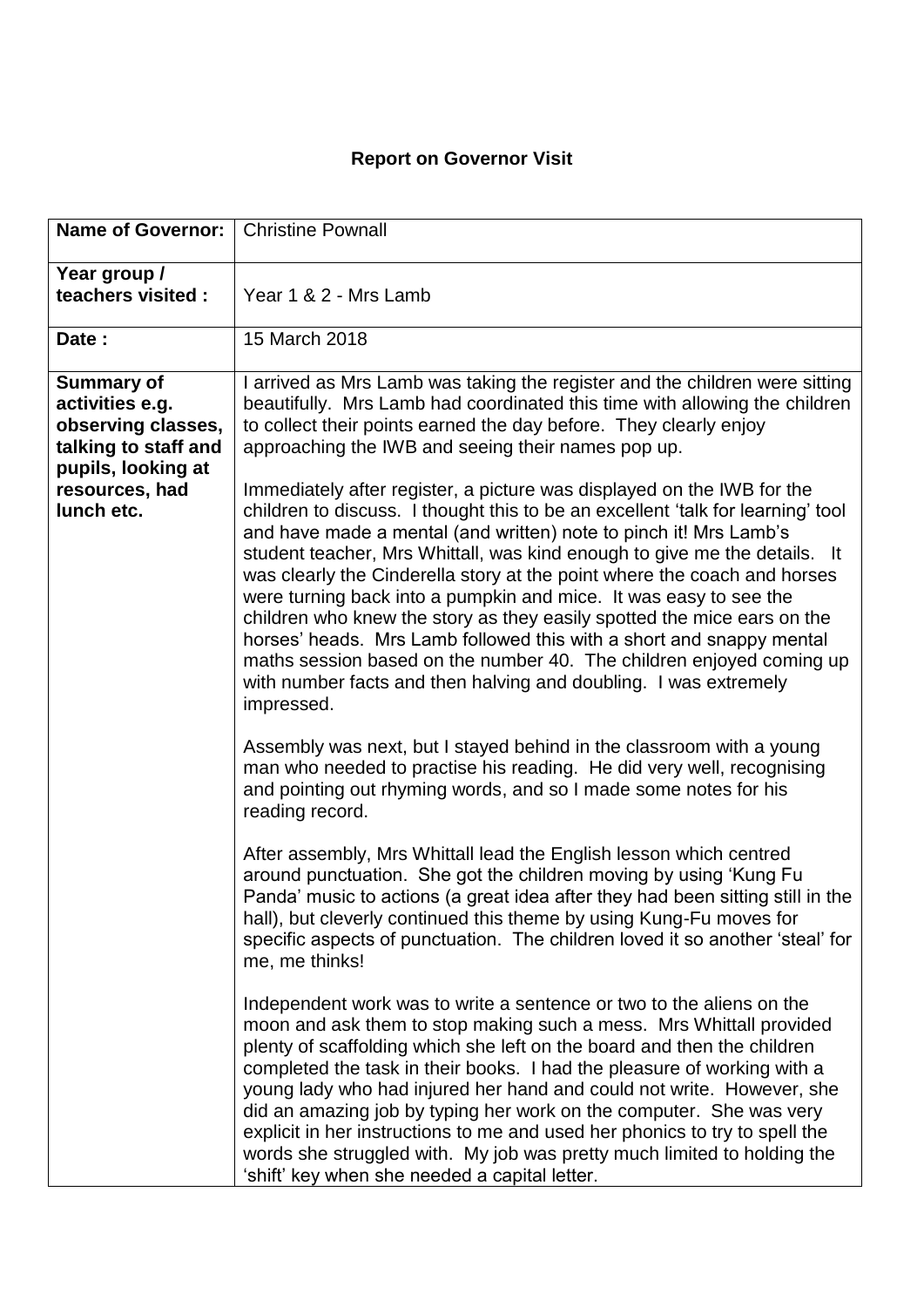|                                                   | Maths followed play-time and Mrs Whittall started the lesson by<br>introducing 2p and 5p coins in terms of their value. The children were<br>asked which they thought was worth more and Mrs Whittall made it fun by<br>talking about big houses and little houses and getting the class to use talk<br>partners to chat about their ideas. I particularly liked her '123 and back to<br>me' when she wanted the class to return their attention to her. So simple<br>and yet so effective. The children knew exactly what was expected of<br>them and conformed without question. Any shouting out was quietly<br>dispensed with by way of a 'teacher -v- children' point system.<br>The independent activity involved cutting and sticking paper coins to<br>correspond with certain values. Again, I worked with the little girl who had<br>injured her hand. Bless her, though, she wanted to try and cut the paper<br>herself and she did a jolly good job! She even completed the extension<br>exercise by using her left hand to write the monetary values in her book,<br>admittedly reversing the 5 and 2, but so might I if I had to write using my<br>non-dominant hand. |
|---------------------------------------------------|-------------------------------------------------------------------------------------------------------------------------------------------------------------------------------------------------------------------------------------------------------------------------------------------------------------------------------------------------------------------------------------------------------------------------------------------------------------------------------------------------------------------------------------------------------------------------------------------------------------------------------------------------------------------------------------------------------------------------------------------------------------------------------------------------------------------------------------------------------------------------------------------------------------------------------------------------------------------------------------------------------------------------------------------------------------------------------------------------------------------------------------------------------------------------------------|
| What I have gained<br>as a result of my<br>visit: | Today served as a reminder to me that we often have a tendency to<br>expect less of the younger children because of their age. However, Mrs<br>Lamb makes it very clear that she believes in the children under her<br>tutelage and provides them with a safe and positive environment to thrive,<br>make mistakes, and enjoy their learning. They are taught to have high<br>expectations of themselves and to reach for the stars. To make a mistake<br>is not the end of the world $-$ it is how we learn.<br>Thank you for a lovely morning.                                                                                                                                                                                                                                                                                                                                                                                                                                                                                                                                                                                                                                    |
| SignedChristine Pownall                           | 14/03/18<br>Date                                                                                                                                                                                                                                                                                                                                                                                                                                                                                                                                                                                                                                                                                                                                                                                                                                                                                                                                                                                                                                                                                                                                                                    |
|                                                   |                                                                                                                                                                                                                                                                                                                                                                                                                                                                                                                                                                                                                                                                                                                                                                                                                                                                                                                                                                                                                                                                                                                                                                                     |

'n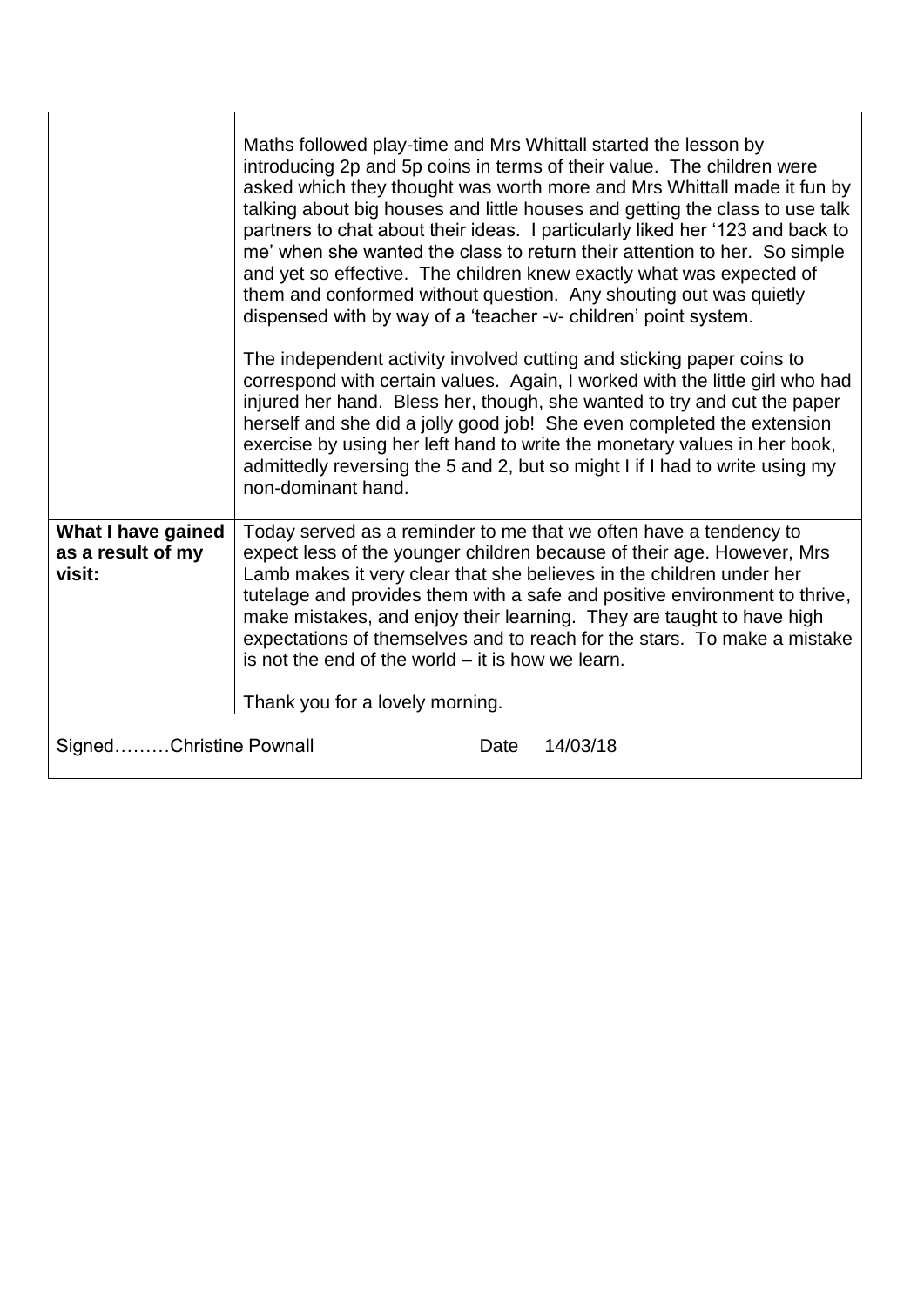| <b>Name of Governor:</b>                                                                                                                 | <b>David Hamflett</b>                                                                                                                                                                                                                                                                                                                                                                                                                                                                                                                                                                                                                                                                                                                                                                                                                                                                                                                                                                                              |
|------------------------------------------------------------------------------------------------------------------------------------------|--------------------------------------------------------------------------------------------------------------------------------------------------------------------------------------------------------------------------------------------------------------------------------------------------------------------------------------------------------------------------------------------------------------------------------------------------------------------------------------------------------------------------------------------------------------------------------------------------------------------------------------------------------------------------------------------------------------------------------------------------------------------------------------------------------------------------------------------------------------------------------------------------------------------------------------------------------------------------------------------------------------------|
| Year group /<br>teachers visited :                                                                                                       | Year 5/Mr. Hilton Miss Reese                                                                                                                                                                                                                                                                                                                                                                                                                                                                                                                                                                                                                                                                                                                                                                                                                                                                                                                                                                                       |
| Date:                                                                                                                                    | 14th March 2018                                                                                                                                                                                                                                                                                                                                                                                                                                                                                                                                                                                                                                                                                                                                                                                                                                                                                                                                                                                                    |
| <b>Summary of</b><br>activities e.g.<br>observing classes,<br>talking to staff and<br>pupils, looking at<br>resources, had<br>lunch etc. | I really enjoyed my visit with Year 5.<br>It was British Science Week, and the morning started with the children<br>being asked to identify a famous scientist from his photograph (Prof.<br>Stephen Hawking) and what he was famous for as a scientist. They then<br>moved to writing up an experiment done the previous day where vinegar<br>was mixed with warm milk to see what happens (the protein casein<br>clumps to make 'plastic milk').                                                                                                                                                                                                                                                                                                                                                                                                                                                                                                                                                                 |
|                                                                                                                                          | There was a bit of a break in the first half of the morning when there was<br>Singing Assembly plus a joint meeting of the Faith and Ethos Clubs to<br>sort out who would be doing what in the end of term assembly up at St<br>Mary's Church. At Mr Hilton's suggestion I joined that group, which was<br>good as I learned a little bit about what those two clubs do.                                                                                                                                                                                                                                                                                                                                                                                                                                                                                                                                                                                                                                           |
|                                                                                                                                          | The rest of the morning, either side of break time, was taken up with an<br>activity done in pairs (the children chose who they wanted to work with.<br>They were a company offering tenders to supply food for 24 hours for 3<br>men on a polar expedition based on 3 meals plus snacks that needed to<br>provide 3,350 calories per person for the 24 hours. They were given lists<br>of foods to choose from for each meal of breakfast, lunch and dinner and<br>snacks that also gave the price for each and the calorific value. Some<br>came in individual portions, some in packets, and they had to work them<br>out, also bearing in mind cost and weight (cheapest might not always be<br>best). They had to come up with their menus, with costs and calorific<br>values, and give reasons for their selection (e.g. the weight of carrying<br>tins might outweigh their cost, or the weight is worth it for the calorific and<br>nutritional value, etc). There were some very creative company names! |
|                                                                                                                                          | This is a year with a very broad range of ability, as I mentioned in the<br>report of my visit last term, but all the children were thoroughly engaged in<br>this project whatever their ability, which was really good to see. Some<br>took longer than others to get the hang of it, and working out costs, etc<br>(eg a packet of 6 sausages for £2.20 was 2 sausages for each but still<br>£2.20, whereas a sachet of instant porridge at 85p was £2.55 for a sachet<br>each), but they still worked away at it and asked for help, and I was able<br>to help quite a bit here. They were very involved in discussing together<br>the options, the menus, what the calorie totals and costs might be. They<br>were using large sheets of paper to work all this out, to be then discussed                                                                                                                                                                                                                      |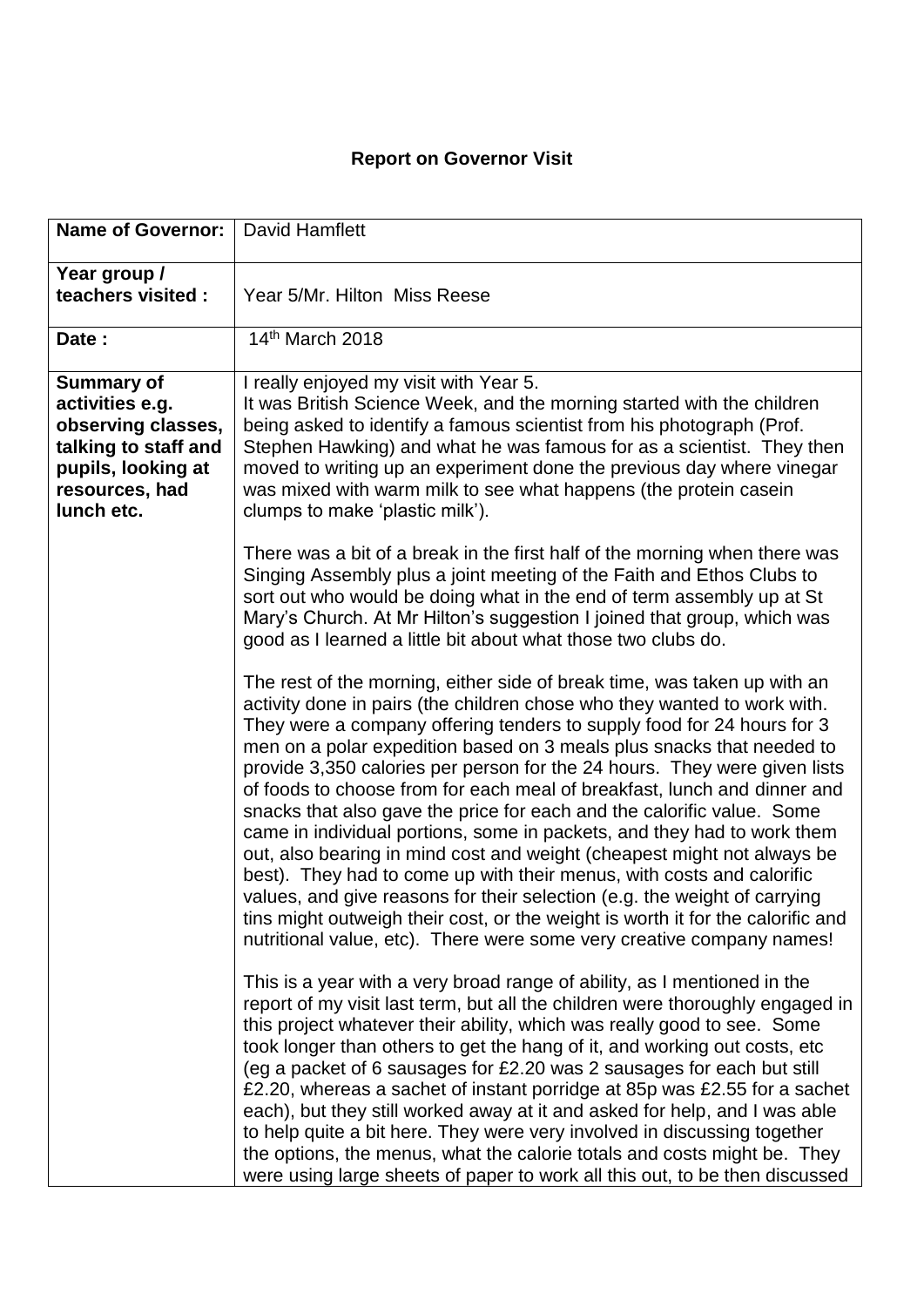|                                                          | as a class and written up in their science books another day. It became<br>clear as the morning went on that this was a large project with much<br>potential not just for science but also for literacy and maths and would run<br>for more than just this one morning.<br>As well as looking at how they were doing in their activities, I was able<br>also to have a good look round all the notice boards and see the work etc.<br>on display, and see all the changes since my last visit.<br>The morning concluded with a prayer before lunch. |
|----------------------------------------------------------|-----------------------------------------------------------------------------------------------------------------------------------------------------------------------------------------------------------------------------------------------------------------------------------------------------------------------------------------------------------------------------------------------------------------------------------------------------------------------------------------------------------------------------------------------------|
|                                                          |                                                                                                                                                                                                                                                                                                                                                                                                                                                                                                                                                     |
| <b>What I have learnt</b><br>as a result of my<br>visit: | Yes this was a special week, but get a good subject/theme and all the<br>children were completely engaged, whatever their ability, and all were<br>learning. It also confirmed my knowledge that many topics (this time it<br>happened to be science) are actually very cross curricula, involving this<br>time science, maths and literacy.<br>It made me think, too, about costs and calories!<br>My grateful thanks to Mr Hilton, Miss Reece and all the children of Year 5<br>for their time and making me so welcome.                          |
| Date15 <sup>th</sup> March 2018<br>SignedDavid Hamflett  |                                                                                                                                                                                                                                                                                                                                                                                                                                                                                                                                                     |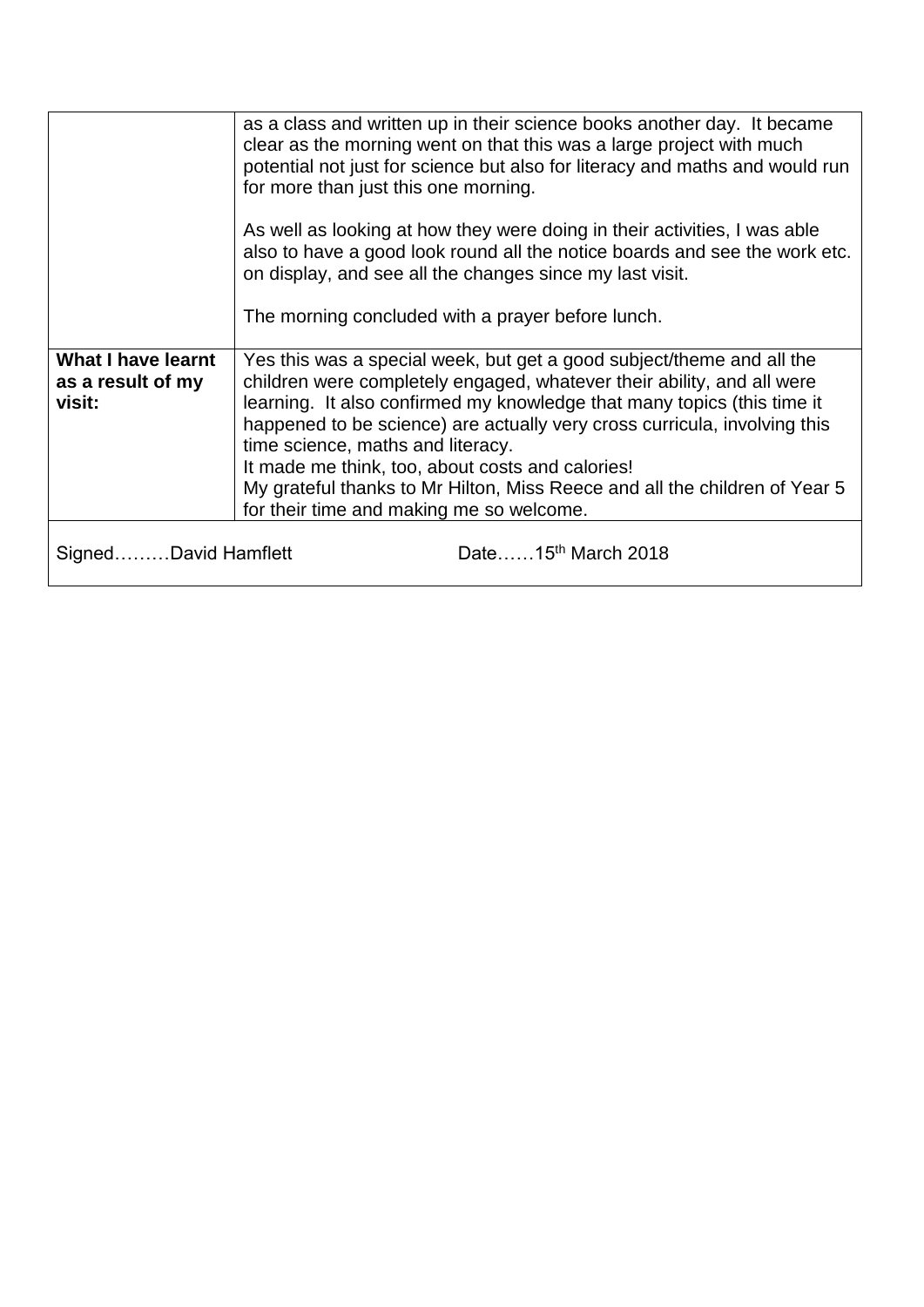| <b>Name of Governor:</b>                                                                                                                 | <b>Theresa Worrall</b>                                                                                                                                                                                                                                                                                                                                                                                                                                                                                                   |
|------------------------------------------------------------------------------------------------------------------------------------------|--------------------------------------------------------------------------------------------------------------------------------------------------------------------------------------------------------------------------------------------------------------------------------------------------------------------------------------------------------------------------------------------------------------------------------------------------------------------------------------------------------------------------|
| Year group /<br>teachers visited :                                                                                                       | Yr 3 Steph Moss                                                                                                                                                                                                                                                                                                                                                                                                                                                                                                          |
| Date:                                                                                                                                    | 12 November 2018                                                                                                                                                                                                                                                                                                                                                                                                                                                                                                         |
| <b>Summary of</b><br>activities e.g.<br>observing classes,<br>talking to staff and<br>pupils, looking at<br>resources, had<br>lunch etc. | I spent an afternoon with Mrs. Moss and the Yr. 3 class. As I came in,<br>Mrs. Moss had already begun a lesson in writing and literacy. Although it<br>is a large class, all of the children were attentive. It was good to see the<br>children be challenged on using varied vocabulary and they were eager to<br>participate. It was also good to see Mrs. Moss encouraging the quieter<br>members of the class to join in.                                                                                            |
|                                                                                                                                          | The lesson was based on a story book the children have been reading<br>together. They were asked to put pictures from the story in order and<br>write instructions for what the characters were doing. The children were<br>all happy to have me look at their work. I especially liked that each child<br>had their work checked and were given constructive criticism that they<br>could respond to immediately. As expected, there were some more<br>reluctant writers, but each child was able to complete the task. |
|                                                                                                                                          | The children then worked in pairs on spellings with prefixes. They all<br>worked well together while being attentive to Mrs. Moss teaching from the<br>front.                                                                                                                                                                                                                                                                                                                                                            |
|                                                                                                                                          | Mrs. Moss finished the afternoon doing mental maths with an interactive<br>website. Again, the class remained attentive and were eager to<br>participate.                                                                                                                                                                                                                                                                                                                                                                |
| <b>What I have learnt</b><br>as a result of my<br>visit:                                                                                 | It was good to see the children working well together. I really enjoyed the<br>different techniques that Mrs. Moss used to engage the class, allowing<br>different types of learners to find something that they could connect with.                                                                                                                                                                                                                                                                                     |
|                                                                                                                                          | The writing task showed the wide range of abilities within the class. I can<br>imagine this is a challenge not only for the children, but for the teacher as<br>well.                                                                                                                                                                                                                                                                                                                                                    |
|                                                                                                                                          | Mrs. Moss had a wonderful but positive control of the class. This led to a<br>very positive and happy classroom with children who were eager to learn.                                                                                                                                                                                                                                                                                                                                                                   |
| SignedT Worrall                                                                                                                          | 19 November 2018<br>Date                                                                                                                                                                                                                                                                                                                                                                                                                                                                                                 |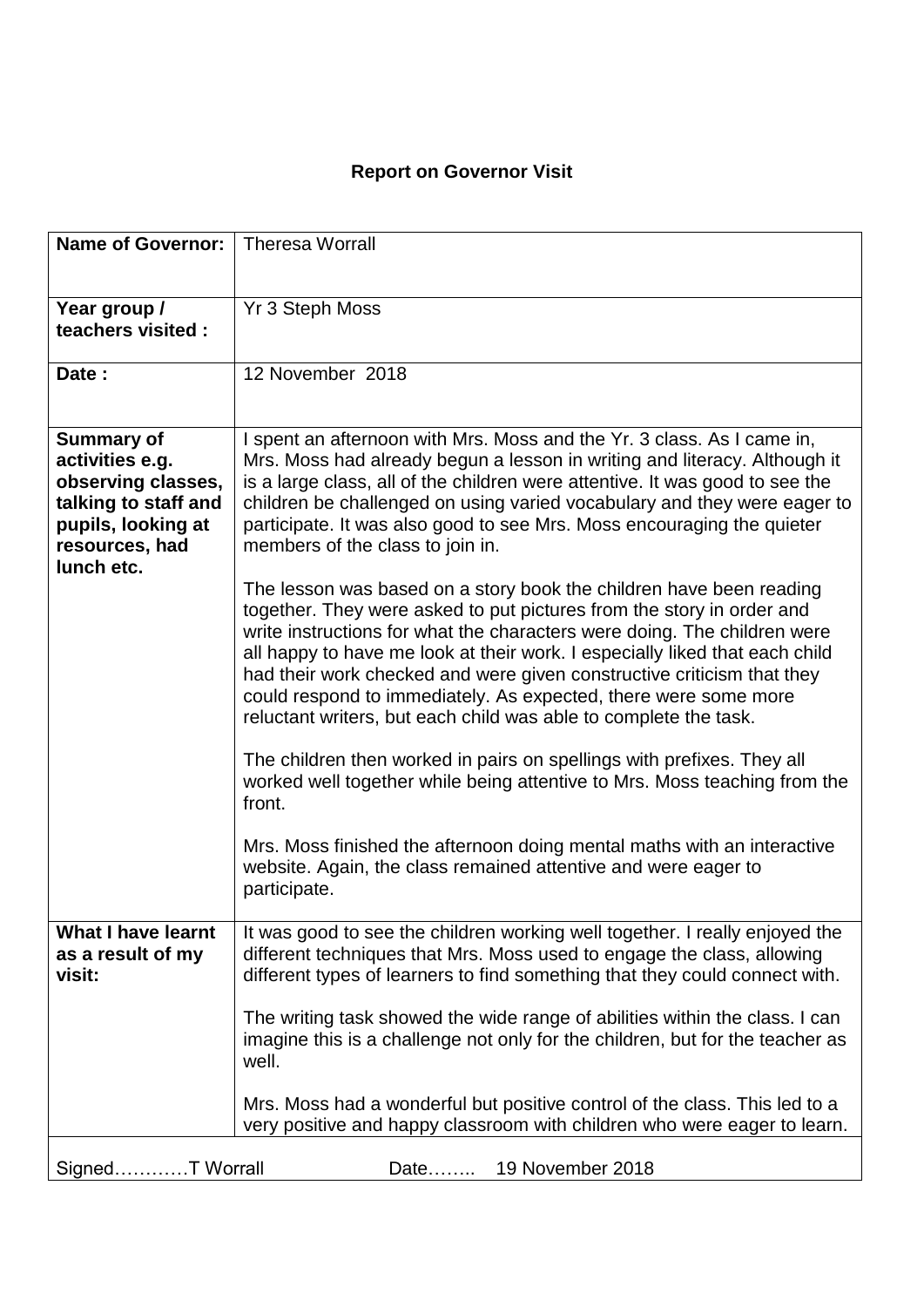| <b>Name of Governor:</b>                                                                                                                 | <b>Christine Pownall</b>                                                                                                                                                                                                                                                                                                                                                                                                                                                                                           |
|------------------------------------------------------------------------------------------------------------------------------------------|--------------------------------------------------------------------------------------------------------------------------------------------------------------------------------------------------------------------------------------------------------------------------------------------------------------------------------------------------------------------------------------------------------------------------------------------------------------------------------------------------------------------|
| Year group/teacher<br>visited:                                                                                                           | Year 4/Mrs Jackie Perry                                                                                                                                                                                                                                                                                                                                                                                                                                                                                            |
| Date:                                                                                                                                    | 19 November 2018 (afternoon)                                                                                                                                                                                                                                                                                                                                                                                                                                                                                       |
| <b>Summary of</b><br>activities e.g.<br>observing classes,<br>talking to staff and<br>pupils, looking at<br>resources, had<br>lunch etc. | The afternoon had been arranged as a visit to the Widnes Saltmarsh, as<br>part of a local 'clean up' operation and to understand more about how<br>plastics are damaging our environment.<br>We had a lively bus ride to Widnes and Mrs Perry (JP) pointed out the<br>bridges we passed, en-route. We were met by our lovely guide, Anthea,<br>who escorted us to the marshland. JP had completed a comprehensive<br>risk assessment and I was also asked to sign the code of conduct form for<br>external visits. |
|                                                                                                                                          | The children had been organised into pairs, prior to leaving school and I<br>was impressed by how sensible they were during the walk along the main<br>road and across the railway line, where JP insisted on silence so that we<br>would be able to hear any approaching trains.                                                                                                                                                                                                                                  |
|                                                                                                                                          | The marshland was extremely boggy and a few of us experienced a few<br>'sinking' moments. Thankfully most of us were wearing boots so we were<br>fine.                                                                                                                                                                                                                                                                                                                                                             |
|                                                                                                                                          | Anthea provided rubber gloves, litter pickers, and bags. She also<br>explained that the litter was particularly bad at the moment due to some<br>very high tides recently. The children offered very sensible solutions to<br>the problems of litter, such as the reusing and recycling of plastics $-$ even<br>avoidance where possible. They clearly have an excellent grasp of the<br>topic and a good awareness of the damage being done to our planet as a<br>result of abuse and neglect of the environment. |
|                                                                                                                                          | We were astounded by the number of bags of waste we collected in little<br>over half an hour. Mrs Whittaker took a photograph. Shockingly, this<br>included a patio parasol, a car wheel, a gas canister, and many beer cans<br>and plastic bottles. We all said that we thought it was very sad.                                                                                                                                                                                                                  |
|                                                                                                                                          | When we had finished, we walked back towards the bus and Mrs Curtis<br>spotted a lovely rainbow which had appeared just above where we had<br>been cleaning. She said that God was saying a big thank you for doing<br>our bit for the planet. Anthea said a big thank you to the children for their<br>help before we set off on another lively bus ride back to school with a                                                                                                                                    |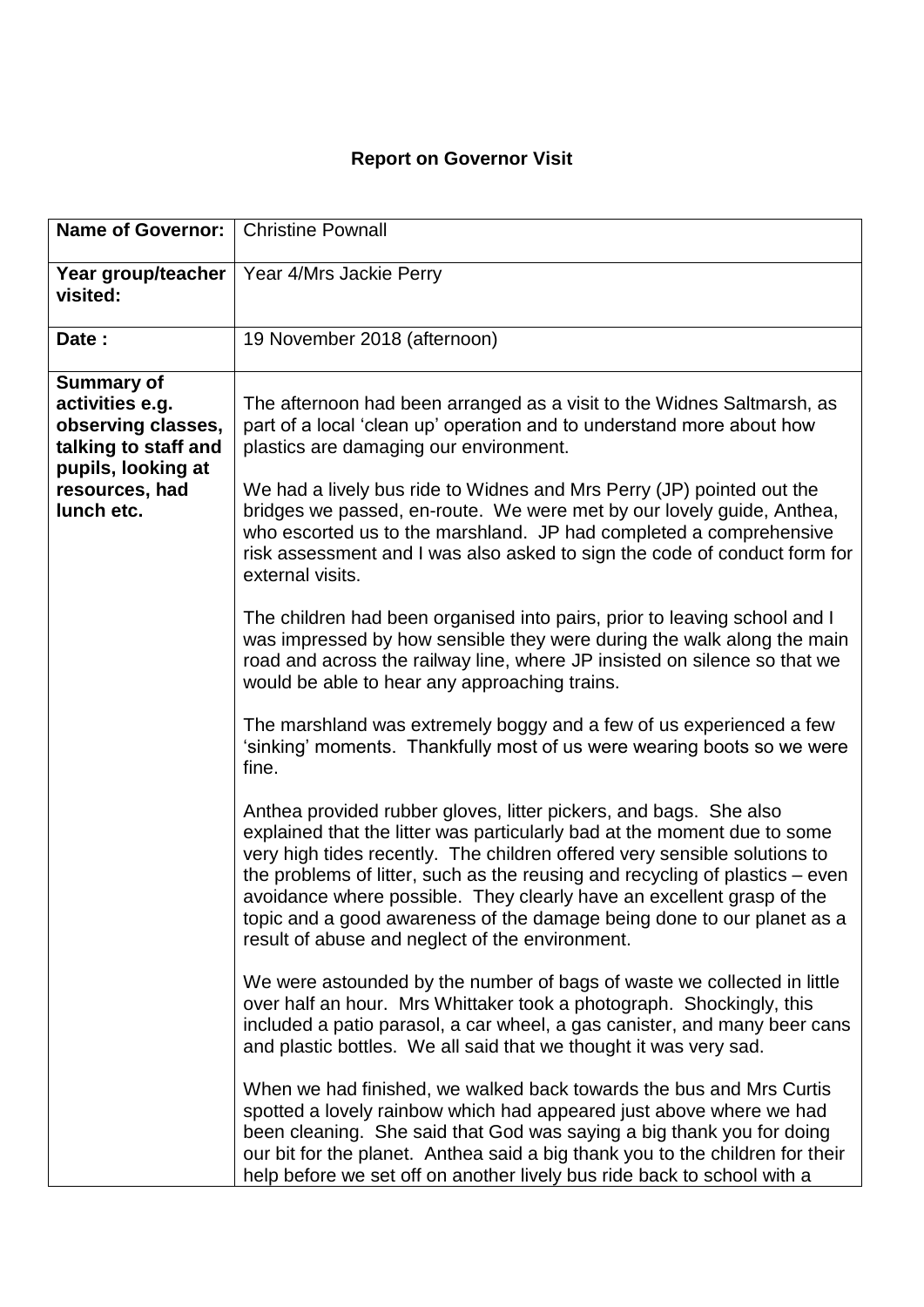|                                                   | class of rosy cheeked year 4s, and the eco-warriors from years 3, 5, and<br>6.                                                                                                                                                                                                             |
|---------------------------------------------------|--------------------------------------------------------------------------------------------------------------------------------------------------------------------------------------------------------------------------------------------------------------------------------------------|
| What I have gained<br>as a result of my<br>visit: | I enjoyed my visit very much and it was lovely to get out into the fresh air<br>with the children for such a worthwhile cause. Thank you to Mrs Perry<br>and the year 4s for letting me share in such a wonderfully productive<br>afternoon. I look forward to seeing them all again soon. |
| Signed Christine Pownall                          | Date 19 November 2018                                                                                                                                                                                                                                                                      |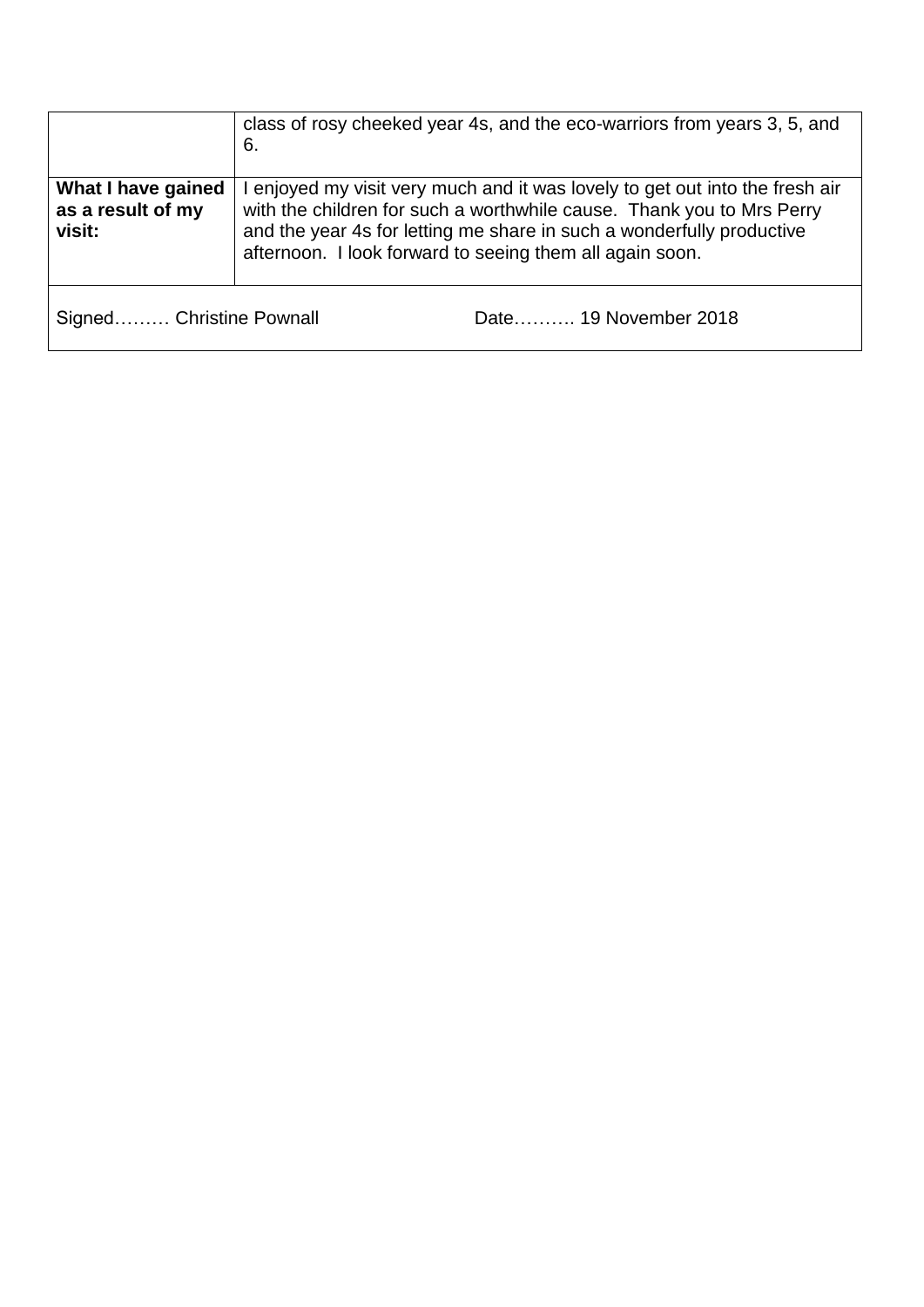| <b>Name of Governor:</b>                                                                                                                 | David Hamflett                                                                                                                                                                                                                                                                                                                                                                                                                                                                                                                                                                                                                                                                                                                                                                                                                                                                                                                                                                                                                                                                                                                                                                                                                                                                                                                                                                                                                                                                                                                                                                                                                                                                                                                                                                                                                                                                                  |
|------------------------------------------------------------------------------------------------------------------------------------------|-------------------------------------------------------------------------------------------------------------------------------------------------------------------------------------------------------------------------------------------------------------------------------------------------------------------------------------------------------------------------------------------------------------------------------------------------------------------------------------------------------------------------------------------------------------------------------------------------------------------------------------------------------------------------------------------------------------------------------------------------------------------------------------------------------------------------------------------------------------------------------------------------------------------------------------------------------------------------------------------------------------------------------------------------------------------------------------------------------------------------------------------------------------------------------------------------------------------------------------------------------------------------------------------------------------------------------------------------------------------------------------------------------------------------------------------------------------------------------------------------------------------------------------------------------------------------------------------------------------------------------------------------------------------------------------------------------------------------------------------------------------------------------------------------------------------------------------------------------------------------------------------------|
| Year group /<br>teachers visited :                                                                                                       | Year 5/Mr. Ian Hilton Miss Gemma Sullivan (PGCE trainee on final<br>placement)                                                                                                                                                                                                                                                                                                                                                                                                                                                                                                                                                                                                                                                                                                                                                                                                                                                                                                                                                                                                                                                                                                                                                                                                                                                                                                                                                                                                                                                                                                                                                                                                                                                                                                                                                                                                                  |
| Date:                                                                                                                                    | 7 <sup>th</sup> March 2019                                                                                                                                                                                                                                                                                                                                                                                                                                                                                                                                                                                                                                                                                                                                                                                                                                                                                                                                                                                                                                                                                                                                                                                                                                                                                                                                                                                                                                                                                                                                                                                                                                                                                                                                                                                                                                                                      |
| <b>Summary of</b><br>activities e.g.<br>observing classes,<br>talking to staff and<br>pupils, looking at<br>resources, had<br>lunch etc. | Once again, I really enjoyed my visit with Year 5.<br>This visit was a very different one for me, as the morning was an outside<br>visit. I know other Link Governors have sometimes been on them, but<br>this was a first for me. We were going to an event called 'Crucial Crew'<br>which was all about safety in various situations being laid on for Year 5<br>children and was being held at Widnes Stadium.                                                                                                                                                                                                                                                                                                                                                                                                                                                                                                                                                                                                                                                                                                                                                                                                                                                                                                                                                                                                                                                                                                                                                                                                                                                                                                                                                                                                                                                                               |
|                                                                                                                                          | Because we were going out straight after registration, there was no quick<br>exercise this time while the register was being taken. The children were<br>then put into 3 groups to go with the three of us adults who were going.<br>The first aid kit, with the defibrillator, was taken with us. We then went to<br>wait for the bus, which was a little late arriving. When we got to the<br>stadium, we then found that one of the agencies who was going to come<br>had not been able to send anybody, so we reduced our groups from 3 to<br>2. There were also Year 5 groups from two other primary schools.<br>The visit began with some warm up exercises, and then the groups went<br>round different rooms visiting a number of different groups, eg Fire<br>Brigade, Police, Ambulance, Taking Care Team, talking about safety<br>such as arson and what to do if your clothes are on fire or someone else's<br>clothes are on fire; how to cover your mouth and nose when<br>coughing/sneezing; putting someone in the recovery position; on line<br>safety, especially password security; safe spaces and who to ask if you<br>need help and crossing roads safely. Some of the groups had<br>memorable rhymes or little songs to help remember (eg. 'Cover your face,<br>drop, roll, keeping rolling' for when clothes are on fire). There was a<br>break mid morning when children were given a healthy snack. There<br>were some very valuable lessons, and not just for the children.<br>Most of the children were very attentive and engaged most of the time,<br>but the small rooms being used overlooked the pitch and when the rugby<br>players came out for their training that did prove - not unreasonably in my<br>$view - a bit of a distortion for some. Behavior was good, although they$<br>were chattier moving from room to room than they should have been and |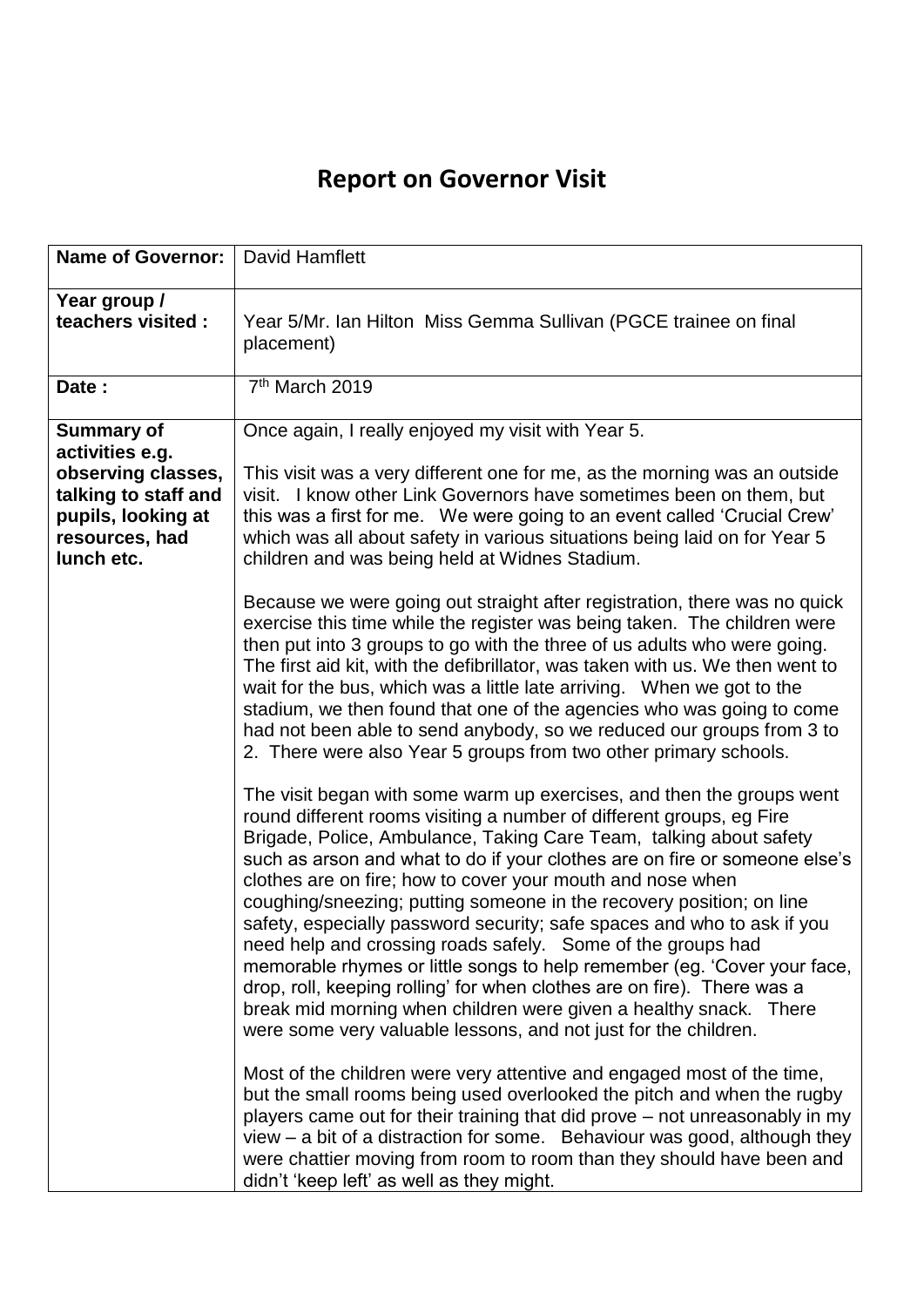|                                                          | At the end of the morning all the children were given a brochure (there<br>were copies too for any absentees) about what they had learned, and<br>also about some things that had not been part of the morning (eg cycle<br>safety) plus an evaluation form.                                                                                                                                                                                                                                                                                                                                                                                                                                                                                       |
|----------------------------------------------------------|----------------------------------------------------------------------------------------------------------------------------------------------------------------------------------------------------------------------------------------------------------------------------------------------------------------------------------------------------------------------------------------------------------------------------------------------------------------------------------------------------------------------------------------------------------------------------------------------------------------------------------------------------------------------------------------------------------------------------------------------------|
|                                                          | The morning was shorter than intended as there was at least one agency<br>who had not been able to send anybody as originally planned. This gave<br>us some time left before lunch after we had returned to school. The time<br>was spent making notes about what had been done and learned during<br>the morning while they could still remember ready for an exercise activity<br>to be done the next day. The exercise would be designing and producing<br>posters to get one or two of the safety points across, especially to those<br>children in the school who had not been, and the children were told this.<br>They were also invited to complete their evaluation form and hand it in to<br>Mr Hilton, who also had an evaluation form. |
|                                                          | This was a very worthwhile visit and activity, with important points being<br>made about different aspects of safety. It was a shame that the electricity<br>people couldn't come. Mr Hilton's form also asked if there were any<br>safety groups/aspects that were not included but could well be a useful<br>addition, and I suggested perhaps railways as too many children can think<br>it's cool to go playing on the railways.                                                                                                                                                                                                                                                                                                               |
|                                                          | The morning concluded with a prayer before lunch.                                                                                                                                                                                                                                                                                                                                                                                                                                                                                                                                                                                                                                                                                                  |
| <b>What I have learnt</b><br>as a result of my<br>visit: | There were things that the children learned that they would do well to<br>pass on to their parents/grandparents, such is not using their names or<br>birthdays in passwords, coughing and sneezing into our elbow not hands<br>and crossing the road safely.                                                                                                                                                                                                                                                                                                                                                                                                                                                                                       |
|                                                          | My grateful thanks to Mr Hilton, Miss Sullivan and all the children of Year<br>5 for their time and making me so welcome.                                                                                                                                                                                                                                                                                                                                                                                                                                                                                                                                                                                                                          |
| SignedDavid Hamflett                                     | Date13 <sup>th</sup> March 2019                                                                                                                                                                                                                                                                                                                                                                                                                                                                                                                                                                                                                                                                                                                    |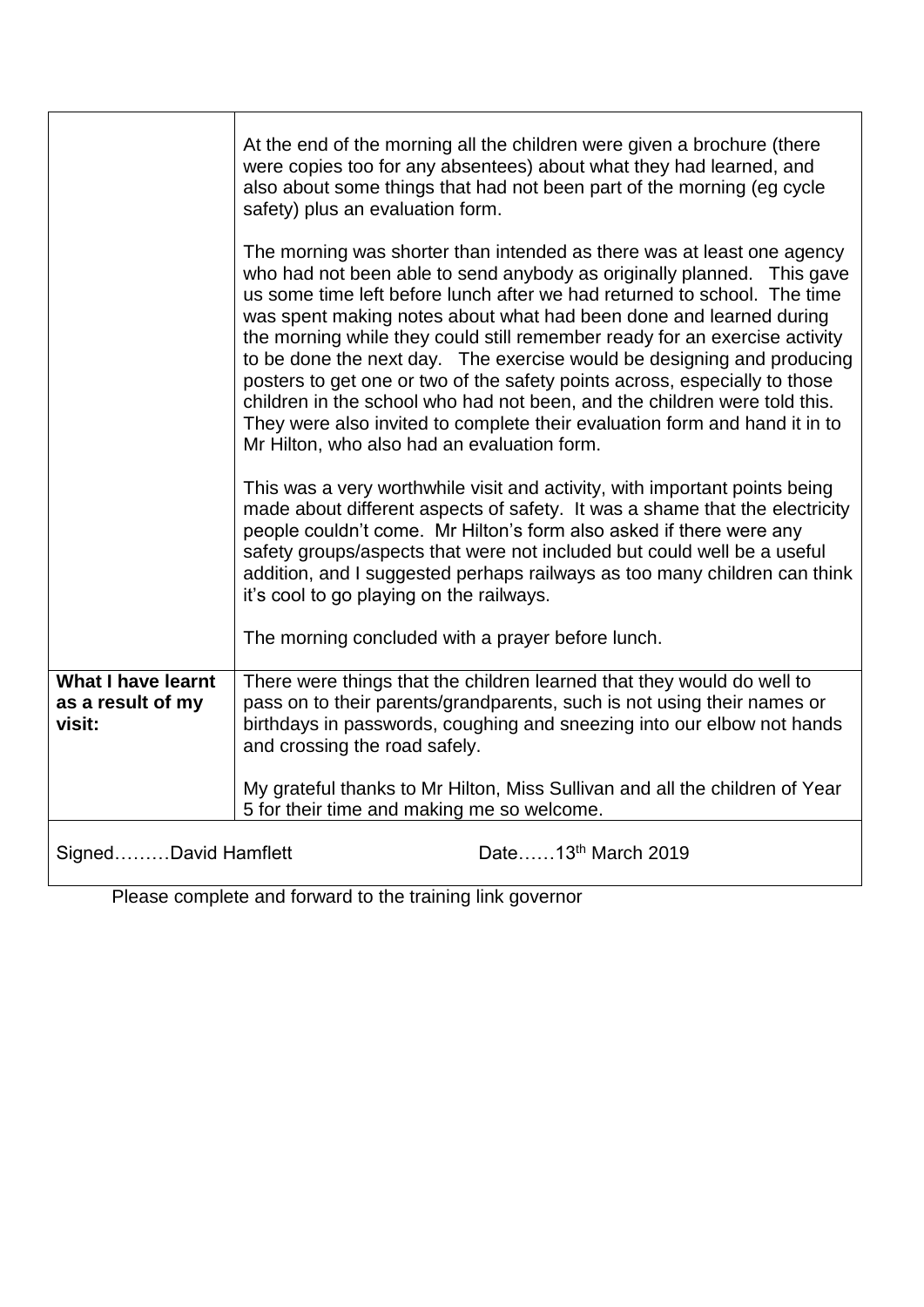| <b>Name of Governor:</b>                                                                                                                 | <b>Theresa Worrall</b>                                                                                                                                                                                                                                                                                                                                                                                                                                                                                                                                                                                                                                                                                                                                                                                                                                                                                                                                                                                                                                                                                                                                           |
|------------------------------------------------------------------------------------------------------------------------------------------|------------------------------------------------------------------------------------------------------------------------------------------------------------------------------------------------------------------------------------------------------------------------------------------------------------------------------------------------------------------------------------------------------------------------------------------------------------------------------------------------------------------------------------------------------------------------------------------------------------------------------------------------------------------------------------------------------------------------------------------------------------------------------------------------------------------------------------------------------------------------------------------------------------------------------------------------------------------------------------------------------------------------------------------------------------------------------------------------------------------------------------------------------------------|
| Year group /<br>teachers visited :                                                                                                       | Year 3/Jemma Brearley                                                                                                                                                                                                                                                                                                                                                                                                                                                                                                                                                                                                                                                                                                                                                                                                                                                                                                                                                                                                                                                                                                                                            |
| Date:                                                                                                                                    | 18 November 2019                                                                                                                                                                                                                                                                                                                                                                                                                                                                                                                                                                                                                                                                                                                                                                                                                                                                                                                                                                                                                                                                                                                                                 |
| <b>Summary of</b><br>activities e.g.<br>observing classes,<br>talking to staff and<br>pupils, looking at<br>resources, had<br>lunch etc. | I came into the class as just before lunch. There were a group of children<br>do maths on the iPads. They were fully engaged and enjoying it to the<br>point that they did not want to stop when it was time for lunch! I joined the<br>children for lunch and chatted to them about the transition to KS2. They<br>were all happy and especially enjoyed the challenge of more difficult<br>work.<br>After lunch, the class split into 2 groups. One group went out to do work<br>on the computers while the other group discussed rocks and did an<br>exercise on classification. I took 2 children at a time to do some stitching<br>on a Bayeux Tapestry. Mrs. Brearley discussed beforehand the<br>importance of the tapestry. The children understood that it was<br>commissioned by the Normans and so would be biased in their favour.<br>A few of the children had done the sewing club, so were familiar with<br>needles and cotton. For others, this was a first time venture! Both boys<br>and girls engaged fully and some were quite good with their stitching.<br>Those I worked with showed concentration and determination in this<br>exercise. |
| <b>What I have learnt</b><br>as a result of my<br>visit:                                                                                 | The class was well behaved, happy and very open to questions and<br>giving answers. It was lovely that they were comfortable chatting to me<br>about school and home, showing that they feel safe and secure. The<br>children I worked with were happy to try new things. They were supportive<br>of each other and worked well together.                                                                                                                                                                                                                                                                                                                                                                                                                                                                                                                                                                                                                                                                                                                                                                                                                        |
| Signed T Worrall                                                                                                                         | Thank you for a lovely afternoon.<br>Date 19 November 2019                                                                                                                                                                                                                                                                                                                                                                                                                                                                                                                                                                                                                                                                                                                                                                                                                                                                                                                                                                                                                                                                                                       |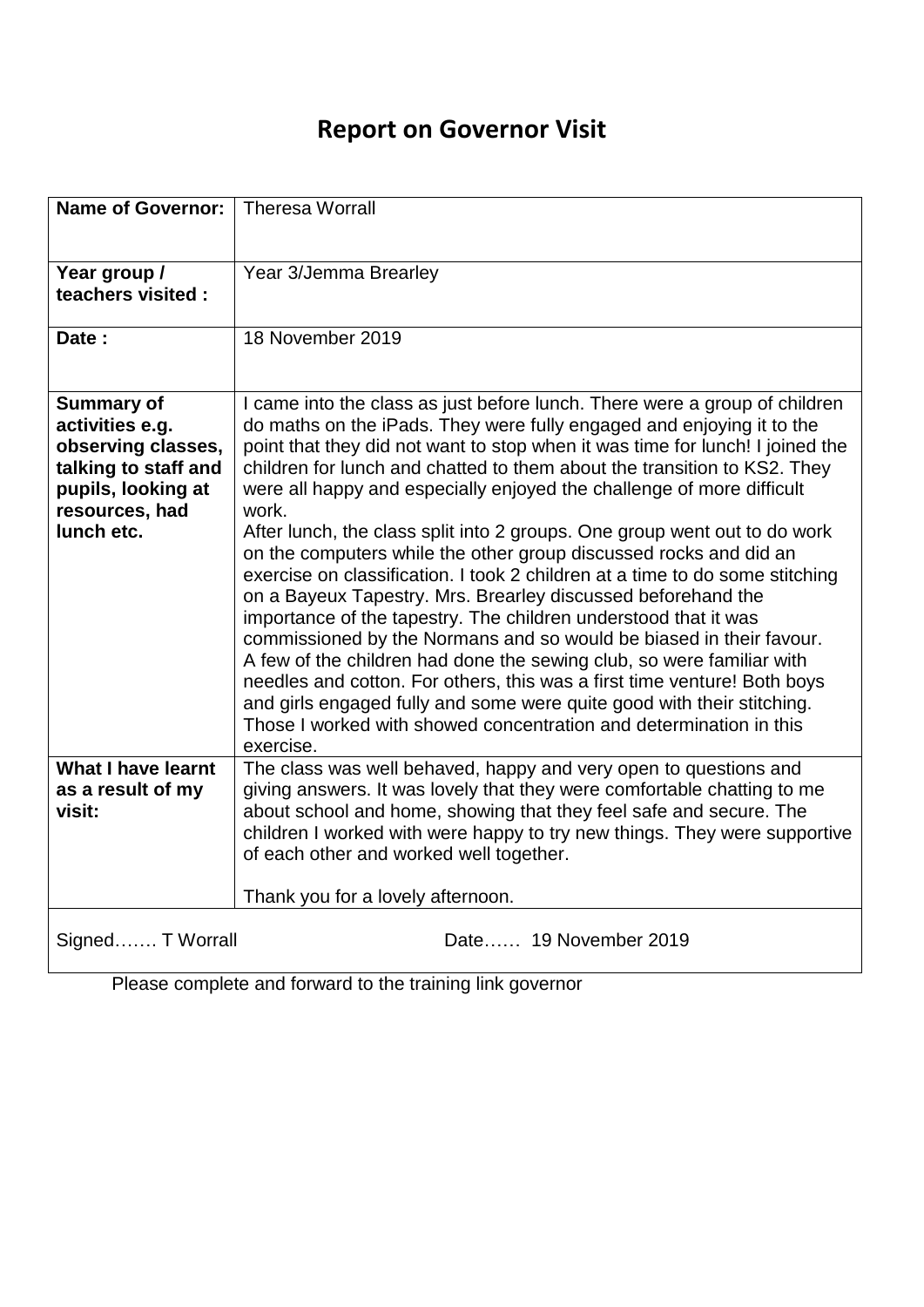| <b>Name of Governor:</b>                                                                                                          | Pat Marquis-Davies                                                                                                                                                                                                                                                                                                                                                                                                                                                                                                                                                                                                                                                                                                                                                                                                                                                                                                                                                                                                                                                                                              |
|-----------------------------------------------------------------------------------------------------------------------------------|-----------------------------------------------------------------------------------------------------------------------------------------------------------------------------------------------------------------------------------------------------------------------------------------------------------------------------------------------------------------------------------------------------------------------------------------------------------------------------------------------------------------------------------------------------------------------------------------------------------------------------------------------------------------------------------------------------------------------------------------------------------------------------------------------------------------------------------------------------------------------------------------------------------------------------------------------------------------------------------------------------------------------------------------------------------------------------------------------------------------|
| Year group /<br>teachers visited:                                                                                                 | Reception<br>Mrs Whitthall and Mrs Campbell                                                                                                                                                                                                                                                                                                                                                                                                                                                                                                                                                                                                                                                                                                                                                                                                                                                                                                                                                                                                                                                                     |
| Date:                                                                                                                             | Wednesday 10 <sup>th</sup> November 2021                                                                                                                                                                                                                                                                                                                                                                                                                                                                                                                                                                                                                                                                                                                                                                                                                                                                                                                                                                                                                                                                        |
| Summary of<br>activities e.g.<br>observing classes,<br>talking to staff and<br>pupils, looking at<br>resources, had<br>lunch etc. | I had a lovely day making poppies with the children. Working either one to<br>one or two to one depending on the need of the child. The children<br>thoroughly enjoyed the activity and it was lovely chatting to them and<br>observing how they interacted with their peers.  This children were learning<br>about Remembrance Day and why we have poppies.<br>Observed Phonics being taught and watching children engage in various<br>activities in the classroom, colouring pictures, practicing holding pencils<br>correctly, practicing writing their names, learning to read short sentences.<br>Snack time. Children washed their hands ready for their snack. If a child<br>hadn't brought in their own snack they were offered a school snack i.e. fruit.<br>Outdoor play was lovely. The children enjoyed playing on the play road<br>way using the bikes and using the hoola hoops, building bricks etc.<br>After lunch I continued making the poppies with the children. And listened<br>to the children practising their Christmas songs.<br>All in all it was a fun packed day full of learning. |
| a result of my visit:                                                                                                             | <b>What I have learnt as</b> My visits confirm what a lovely environment school is and how hard the<br>staff work.                                                                                                                                                                                                                                                                                                                                                                                                                                                                                                                                                                                                                                                                                                                                                                                                                                                                                                                                                                                              |
| Signed P Marquis-Davies                                                                                                           | Date 12 November 2021                                                                                                                                                                                                                                                                                                                                                                                                                                                                                                                                                                                                                                                                                                                                                                                                                                                                                                                                                                                                                                                                                           |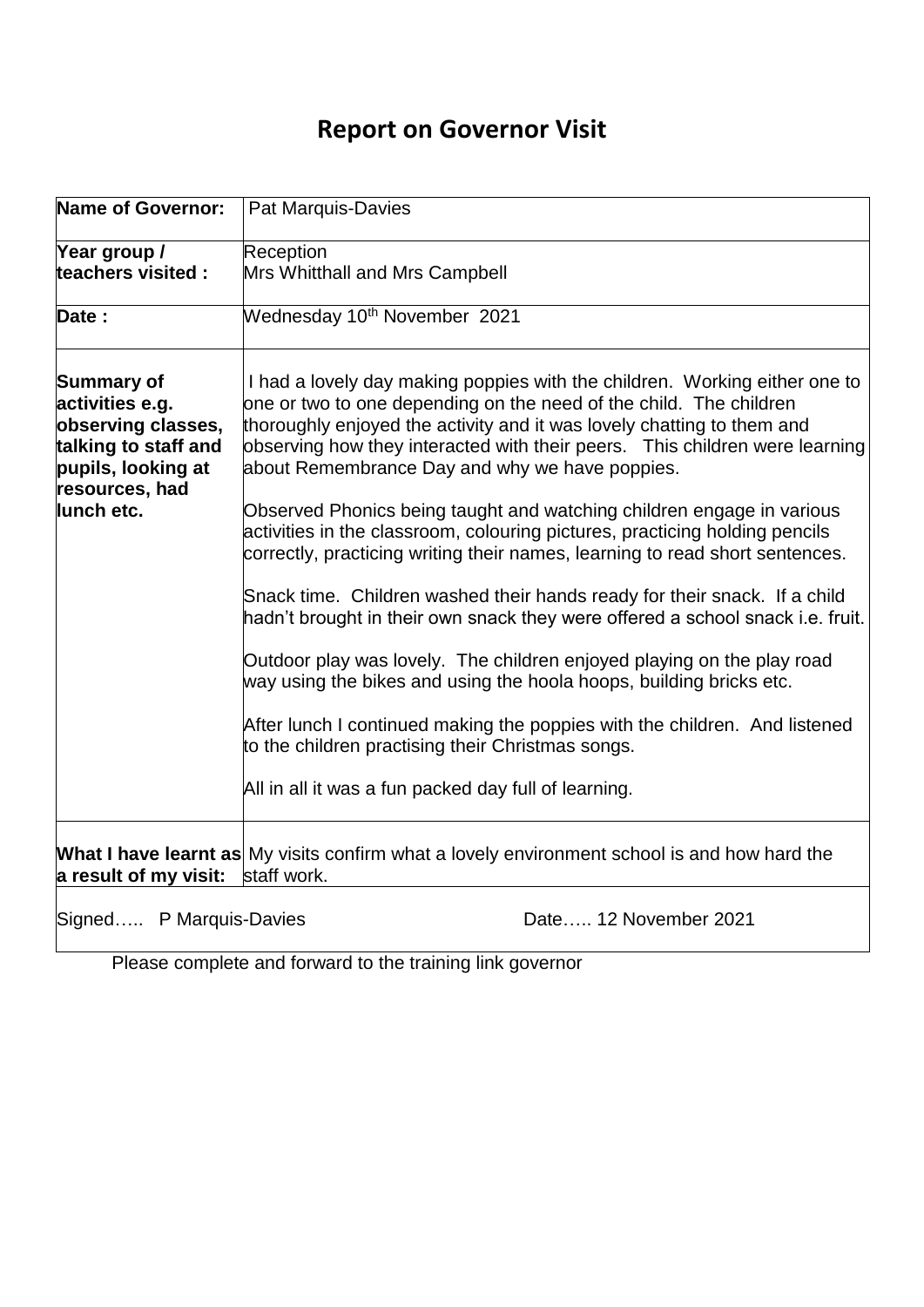| <b>Name of Governor:</b>                                                                                                                 | <b>Hollie Furnival</b>                                                                                                                                                                                                                                                                                                                                                                                                                                                                                                                                                                                                                                                                                         |
|------------------------------------------------------------------------------------------------------------------------------------------|----------------------------------------------------------------------------------------------------------------------------------------------------------------------------------------------------------------------------------------------------------------------------------------------------------------------------------------------------------------------------------------------------------------------------------------------------------------------------------------------------------------------------------------------------------------------------------------------------------------------------------------------------------------------------------------------------------------|
| Year group /<br>teachers visited :                                                                                                       | Year 5 with Mr Owen                                                                                                                                                                                                                                                                                                                                                                                                                                                                                                                                                                                                                                                                                            |
| Date:                                                                                                                                    | Wednesday, 24 <sup>th</sup> November                                                                                                                                                                                                                                                                                                                                                                                                                                                                                                                                                                                                                                                                           |
| <b>Summary of</b><br>activities e.g.<br>observing classes,<br>talking to staff and<br>pupils, looking at<br>resources, had<br>lunch etc. | This morning I visited Mr Owen and the year 5 children and had a<br>wonderful first visit. Everyone settled in quickly and quietly and while<br>the register was being taken, Mr Owen had a mental math's equation<br>on the board which was an 'addition math's pyramid' for the children to<br>work on. The children knew what to do and worked quietly on the<br>equation without disruption. When Mr Owen finished the register he<br>went through the equation with the children and allowed everyone a<br>chance to share their answers.                                                                                                                                                                 |
|                                                                                                                                          | Once we finished the math's equation it was time for the KS2<br>assembly. I was in for a treat as it was the year 5's turn to host this<br>assembly! Today's topic was about Rosa Parks who is known for<br>helping initiate the civil rights movement in the United States when she<br>refused to give up her seat on the Montgomery bus in Alabama 1955.<br>The children created their own slideshow and script of the events that<br>led to Rosa being arrested and a selection of children read out<br>important facts about the importance of treating everyone equally and<br>sharing love for each other. I was truly impressed with the year 5's<br>assembly, they should be very proud of themselves. |
|                                                                                                                                          | After the assembly, we went back to the class and Mr Owen started<br>with the day's math lesson. Today the children were learning about<br>using and recognising squared and cubed numbers. The class<br>remained attentive during the lesson and were eager to participate.<br>The children worked really hard on their questions and I noticed they<br>supported each other which was nice to see. Once the math's lesson<br>was finished, the children had their much needed morning break<br>outside.                                                                                                                                                                                                      |
|                                                                                                                                          | Once morning break finished, Mr Owen began the English lesson.<br>Today's lesson was about writing a descriptive narrative piece based<br>on an excerpt from 'The Lost Happy Ending' by Carol Ann Duffy. Mr<br>Owen read out a page from this book and they discussed how they<br>could change certain words to make it more descriptive. He also<br>explained how to use proverbial words in their work and gave them<br>examples. Their task was to edit this excerpt from the book and make it                                                                                                                                                                                                              |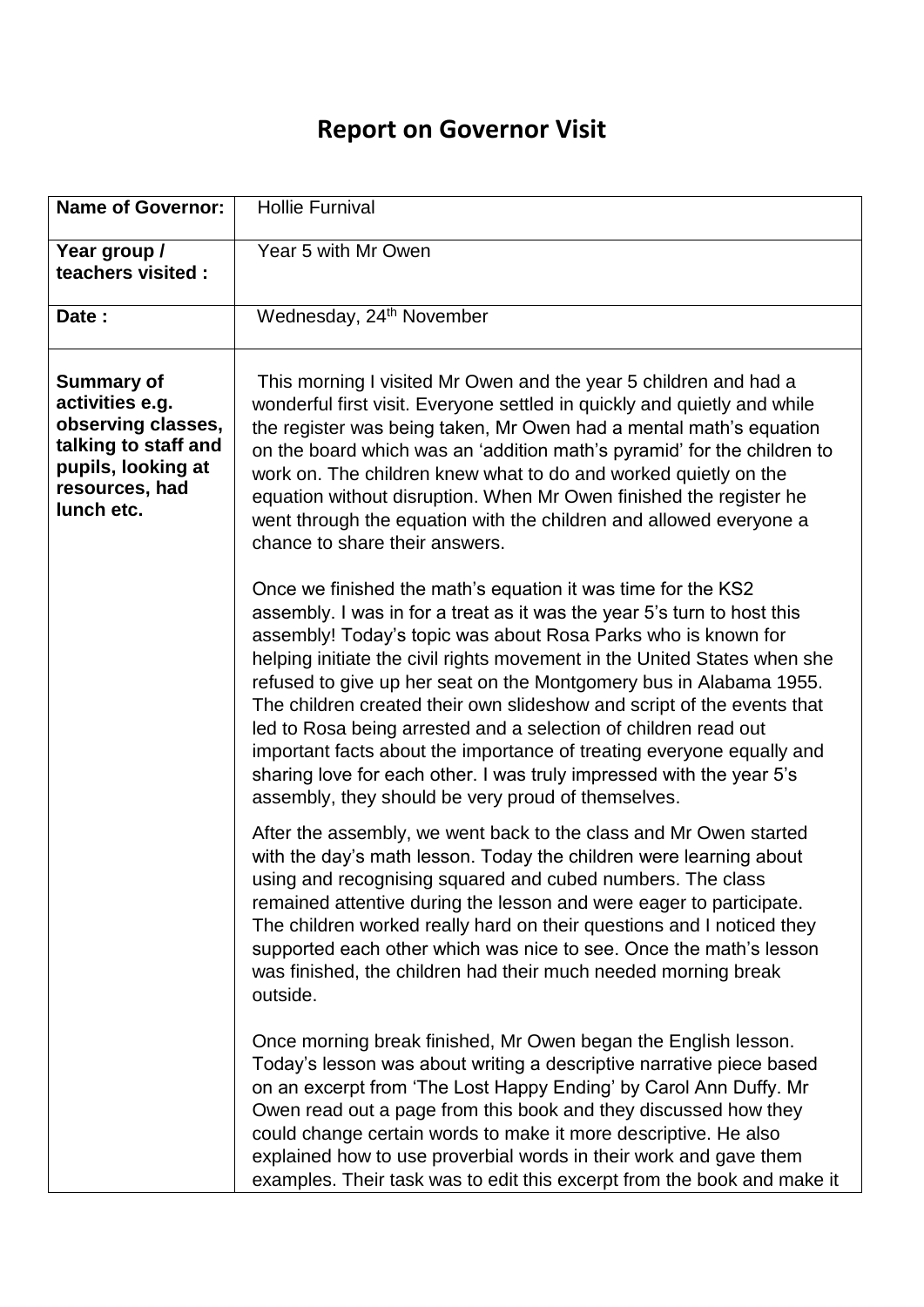|                                                          | their own by using their own descriptive and proverbial words. Children<br>were also expected to use correct spelling, punctuation and grammar.<br>The children were allowed to use a dictionary for help and their own<br>spellings book. Another support the year 5's had is a 'Vocab Board'<br>which displays different words and their meanings that the class have<br>discovered throughout the year. When a word comes up during a<br>lesson that perhaps the children aren't sure about, for example<br>'crimson', Mr Owen and the children would discuss what these words<br>mean and their spelling and then it gets added to this board. I thought<br>this is a terrific idea to help support the children learn about these<br>unfamiliar words. Throughout the morning it was lovely to see how hard<br>the children worked and how well they supported each other during the<br>KS2 assembly. |
|----------------------------------------------------------|------------------------------------------------------------------------------------------------------------------------------------------------------------------------------------------------------------------------------------------------------------------------------------------------------------------------------------------------------------------------------------------------------------------------------------------------------------------------------------------------------------------------------------------------------------------------------------------------------------------------------------------------------------------------------------------------------------------------------------------------------------------------------------------------------------------------------------------------------------------------------------------------------------|
|                                                          | I really enjoyed my morning with the year 5 class. Everyone was very<br>welcoming to me and I look forward to my next visit!                                                                                                                                                                                                                                                                                                                                                                                                                                                                                                                                                                                                                                                                                                                                                                               |
| <b>What I have learnt</b><br>as a result of my<br>visit: | During the assembly I witnessed KS2 show compassion and respect<br>towards their peers by sitting quietly and listening to the assembly. I<br>found this heart-warming as this illustrates that the children understand<br>the importance of our schools values and ethos.<br>I have also witnessed how hard the year 5's worked and that Mr Owen<br>showed a lot of support to the children and at the same time made it<br>fun with their lessons.                                                                                                                                                                                                                                                                                                                                                                                                                                                       |
| Signed H Furnival                                        | Date 28 <sup>th</sup> November, 2021                                                                                                                                                                                                                                                                                                                                                                                                                                                                                                                                                                                                                                                                                                                                                                                                                                                                       |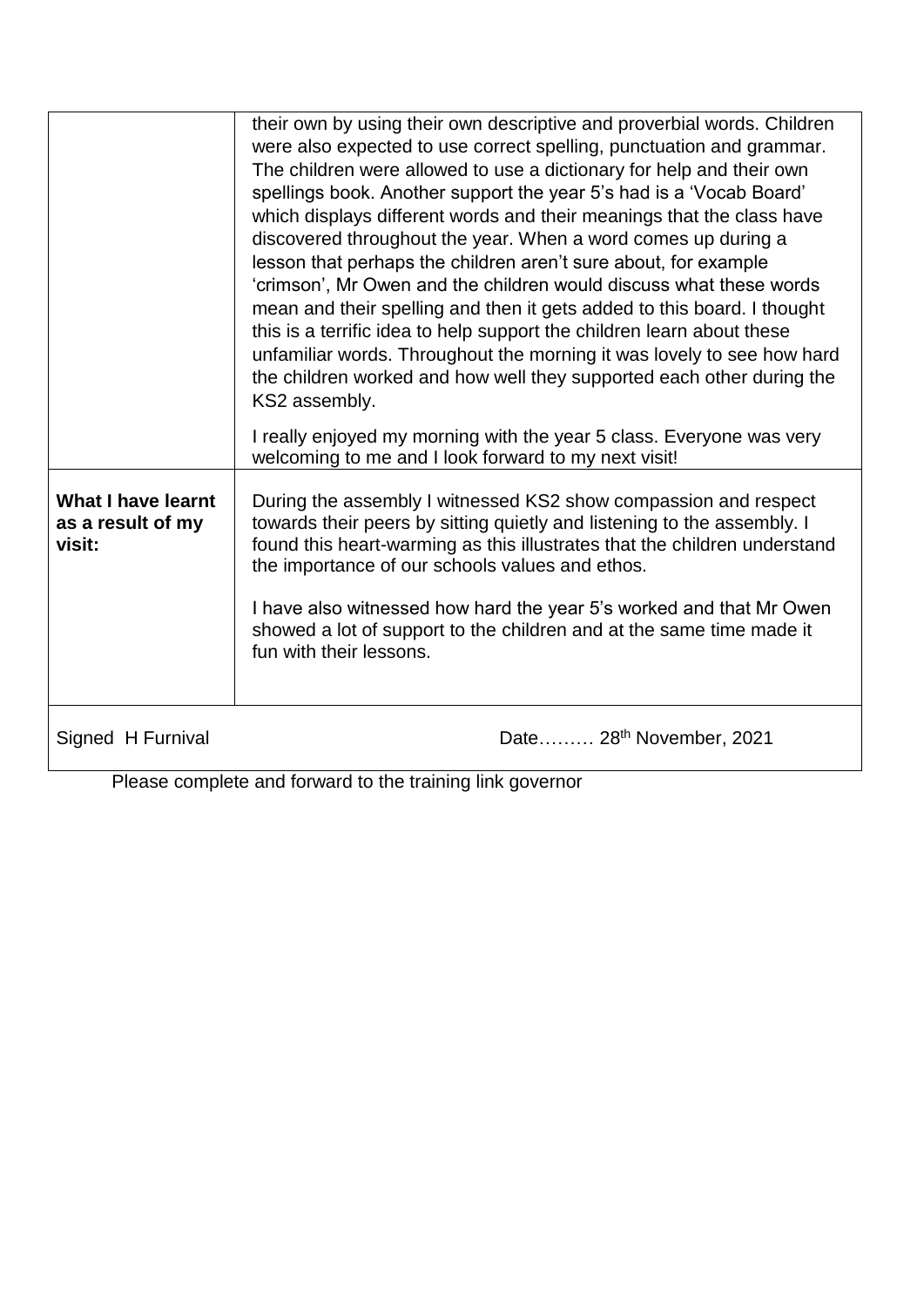| <b>Name of Governor:</b>                                                                                                                 | Anna Hurst                                                                                                                                                                                                                                                                                                                                                                                                                                                                                                                                                                                                                                                                                                                                                                                                                                                                                                                                                                                                                                                                                                                                                                                                                                                                                                                                                                                                                                                                                                                                                                                                                                                                                                                                                                                                                                                                                                                                                                                                                                                                                                                                                                                                                                                                                                                                                                            |
|------------------------------------------------------------------------------------------------------------------------------------------|---------------------------------------------------------------------------------------------------------------------------------------------------------------------------------------------------------------------------------------------------------------------------------------------------------------------------------------------------------------------------------------------------------------------------------------------------------------------------------------------------------------------------------------------------------------------------------------------------------------------------------------------------------------------------------------------------------------------------------------------------------------------------------------------------------------------------------------------------------------------------------------------------------------------------------------------------------------------------------------------------------------------------------------------------------------------------------------------------------------------------------------------------------------------------------------------------------------------------------------------------------------------------------------------------------------------------------------------------------------------------------------------------------------------------------------------------------------------------------------------------------------------------------------------------------------------------------------------------------------------------------------------------------------------------------------------------------------------------------------------------------------------------------------------------------------------------------------------------------------------------------------------------------------------------------------------------------------------------------------------------------------------------------------------------------------------------------------------------------------------------------------------------------------------------------------------------------------------------------------------------------------------------------------------------------------------------------------------------------------------------------------|
| Year group /<br>teachers visited :                                                                                                       | Year 1. Mrs Wilks and Mrs Pearson                                                                                                                                                                                                                                                                                                                                                                                                                                                                                                                                                                                                                                                                                                                                                                                                                                                                                                                                                                                                                                                                                                                                                                                                                                                                                                                                                                                                                                                                                                                                                                                                                                                                                                                                                                                                                                                                                                                                                                                                                                                                                                                                                                                                                                                                                                                                                     |
| Date:                                                                                                                                    | 26th November 2021                                                                                                                                                                                                                                                                                                                                                                                                                                                                                                                                                                                                                                                                                                                                                                                                                                                                                                                                                                                                                                                                                                                                                                                                                                                                                                                                                                                                                                                                                                                                                                                                                                                                                                                                                                                                                                                                                                                                                                                                                                                                                                                                                                                                                                                                                                                                                                    |
| <b>Summary of</b><br>activities e.g.<br>observing classes,<br>talking to staff and<br>pupils, looking at<br>resources, had<br>lunch etc. | I arranged with Mrs Wilks that I could come and spend the morning with Year 1<br>on Friday 26 <sup>th</sup> November.<br>That morning as soon as the children came into the classroom, they immediately<br>began their routine of hanging their coats on their pegs and putting their bags<br>and water bottles away.<br>Each child then sat in the bay where Mrs Wilks carried out the class register and<br>dinner records. It was lovely to see each child being well behaved and using<br>their manners. For a class of mixed 5-6-year-olds I was very impressed with<br>their behaviour, speech and manners. Mrs Wilks then introduced me to the<br>class.<br>As Christmas was fast approaching the infants were preparing for the annual<br>nativity play. Reception, Year 1 Year 2 gathered in the school hall and took their<br>places. It was a pleasure to watch such a well-planned and rehearsed play. It's<br>clear to see the hard work and commitment that our staff and children put into<br>this and I'm sure each parent/guardian appreciated this when they came to<br>watch the play themselves.<br>After the rehearsals it was morning playtime. Due to the weather, it decided it<br>was to be a 'wet play'. The children stayed in their classrooms and were all able<br>to play with toys, Lego and colouring in.<br>After playtime it was straight onto Maths's lesson. Mrs Wilks used the 'Part part<br>whole' model to teach the maths subject. This was very interesting to see how<br>this was applied and taught to this age group. The children really seemed<br>engaged and understood the concept and willingly put their hands up to answer<br>questions. The children were then given some questions to complete in their<br>Maths books at their tables. Mrs Wilks was kind enough to take the time and<br>explain to me how they use the Part-Part-Whole model and how this is applied<br>to the work that is covered in Year 1.<br>It was a great visit and I'm very grateful that Mrs Wilks, Mrs Pearson, Year 1 and<br>all involved at St Marys school made me very welcome.<br>I also volunteered to help out with year 4 and year 3 to make Christingles on<br>Friday 6 <sup>th</sup> December. The children and staff made me very welcome and I had<br>great fun helping the children make their own Christingles for the church service. |
| What I have learnt as<br>a result of my visit:                                                                                           | It was great to see how different tools and models were used and applied to<br>each year group.                                                                                                                                                                                                                                                                                                                                                                                                                                                                                                                                                                                                                                                                                                                                                                                                                                                                                                                                                                                                                                                                                                                                                                                                                                                                                                                                                                                                                                                                                                                                                                                                                                                                                                                                                                                                                                                                                                                                                                                                                                                                                                                                                                                                                                                                                       |
| Anna Hurst                                                                                                                               | Date 1 <sup>st</sup> December 2021                                                                                                                                                                                                                                                                                                                                                                                                                                                                                                                                                                                                                                                                                                                                                                                                                                                                                                                                                                                                                                                                                                                                                                                                                                                                                                                                                                                                                                                                                                                                                                                                                                                                                                                                                                                                                                                                                                                                                                                                                                                                                                                                                                                                                                                                                                                                                    |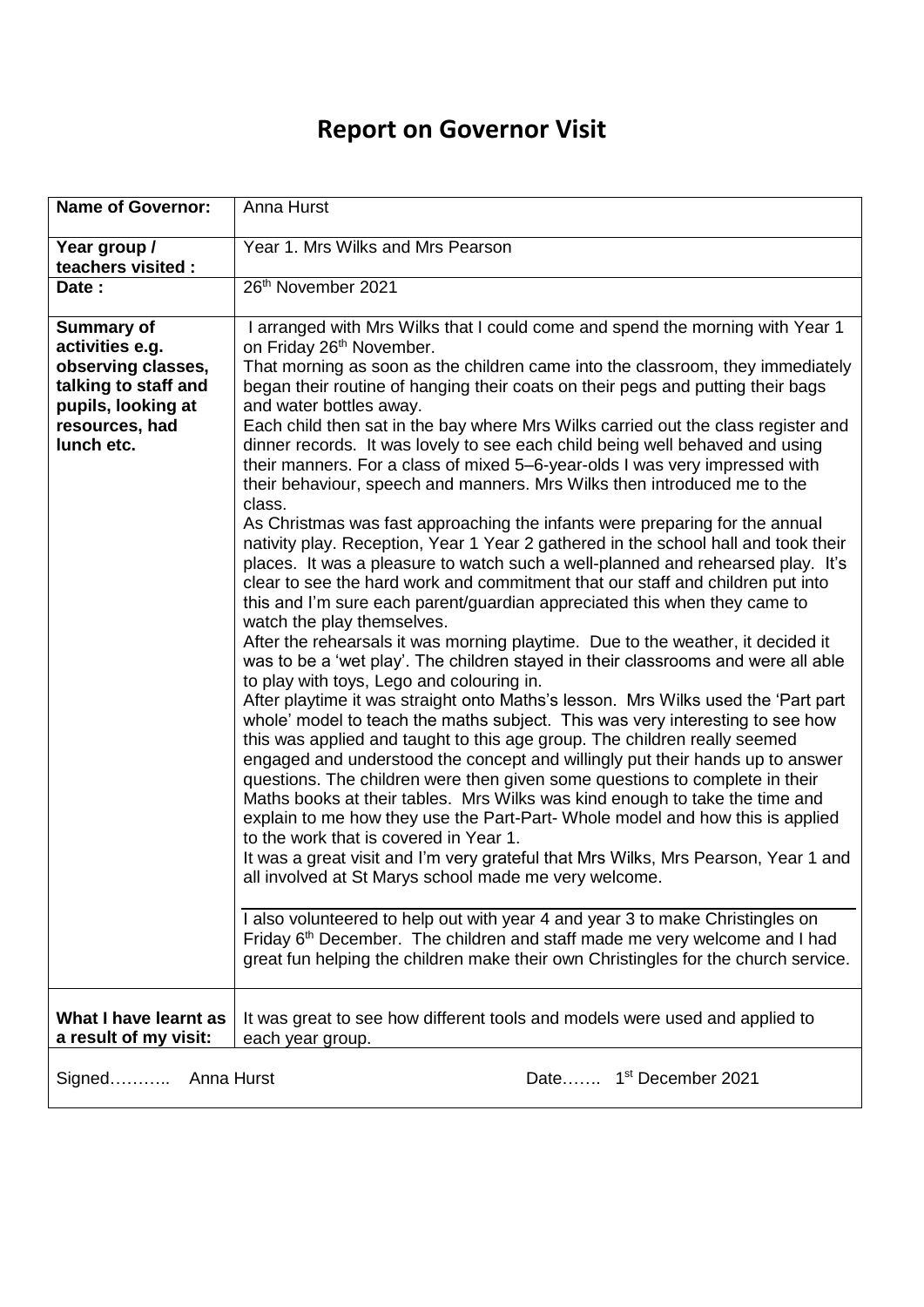| Name of Governor:                                                                                         | Toni Woodhead                                                                                                                                                                                                                                                                                                                                                                                                                                                                                                                                                                                                                                                                                                                                                                                                                                                                                                                                                                                                                                                                                                                                                                                                                                                                                                                                                                                                                                                                                                                                                                                                                                                                                                                                                                                                                                                                                                                                                                                                                                                                                                                                                                                                                                                                                                                                                                                                                                                                                                                                |
|-----------------------------------------------------------------------------------------------------------|----------------------------------------------------------------------------------------------------------------------------------------------------------------------------------------------------------------------------------------------------------------------------------------------------------------------------------------------------------------------------------------------------------------------------------------------------------------------------------------------------------------------------------------------------------------------------------------------------------------------------------------------------------------------------------------------------------------------------------------------------------------------------------------------------------------------------------------------------------------------------------------------------------------------------------------------------------------------------------------------------------------------------------------------------------------------------------------------------------------------------------------------------------------------------------------------------------------------------------------------------------------------------------------------------------------------------------------------------------------------------------------------------------------------------------------------------------------------------------------------------------------------------------------------------------------------------------------------------------------------------------------------------------------------------------------------------------------------------------------------------------------------------------------------------------------------------------------------------------------------------------------------------------------------------------------------------------------------------------------------------------------------------------------------------------------------------------------------------------------------------------------------------------------------------------------------------------------------------------------------------------------------------------------------------------------------------------------------------------------------------------------------------------------------------------------------------------------------------------------------------------------------------------------------|
| Year group / teachers Year 6                                                                              |                                                                                                                                                                                                                                                                                                                                                                                                                                                                                                                                                                                                                                                                                                                                                                                                                                                                                                                                                                                                                                                                                                                                                                                                                                                                                                                                                                                                                                                                                                                                                                                                                                                                                                                                                                                                                                                                                                                                                                                                                                                                                                                                                                                                                                                                                                                                                                                                                                                                                                                                              |
| <b>visited:</b>                                                                                           | Mr Hilton and Cassie Whittaker                                                                                                                                                                                                                                                                                                                                                                                                                                                                                                                                                                                                                                                                                                                                                                                                                                                                                                                                                                                                                                                                                                                                                                                                                                                                                                                                                                                                                                                                                                                                                                                                                                                                                                                                                                                                                                                                                                                                                                                                                                                                                                                                                                                                                                                                                                                                                                                                                                                                                                               |
| Date:                                                                                                     | 11 <sup>th</sup> January 2022                                                                                                                                                                                                                                                                                                                                                                                                                                                                                                                                                                                                                                                                                                                                                                                                                                                                                                                                                                                                                                                                                                                                                                                                                                                                                                                                                                                                                                                                                                                                                                                                                                                                                                                                                                                                                                                                                                                                                                                                                                                                                                                                                                                                                                                                                                                                                                                                                                                                                                                |
| Summary of<br>activities e.g.<br>observing classes,<br>talking to staff and<br>pupils, looking at<br>etc. | The children entered the classroom in good order, quietly chatting and<br>putting away their coats. Once seated they got to work on the equations from<br>the board. They settled quickly and then the register and dinners order were<br>completed. Mr Hilton took the children through the equations from the board<br>with questions and answers from them. The pupils had started this work<br>resources, had lunch previously and in this revision work, Mr Hilton was able to reinforce the<br>methods and spot folks who were still a little unsure. The lesson continued<br>with the maths workbooks and the pupils were quick to get their work and<br>settle again. Mr Hilton explained the work and went through the examples<br>and then the pupils carried on themselves. The pupils worked independently<br>but also with each other if needed and it was good to see the cooperation<br>between them. Mr Hilton and Cassie circled the class with help when<br>needed and I had a go too.<br>We all went to assembly that morning and it was a lovely story about Joshua<br>and how God's work is not fully understood by mere mortals but is amazing<br>when it is completed. The story was part of the ongoing work about the Bible<br>and creation and I found it really interesting.<br>When we returned to class, the folks settled to the maths work which needed<br>finishing and marking and that again reinforced the nature of the work and<br>helped the children to understand and rationalise. The class then divided into<br>their known groups for an English lesson. The class were reading a book<br>with stories about a prince and each story had a different emphasis. Mr<br>Hilton had a list of words which needed some explanation and the children<br>gave their answers and listened to each other and to Mr Hilton. A part of the<br>story was read and then some analysis took place. Instructions were then<br>given about the work to be done, date and heading on the board and the<br>groups got on with their work and worked well until the end of the lesson.<br>Cassie had a group outside too and at lunchtime they put away all the work<br>very tidily and lined up quietly.<br>I found the lessons very enjoyable and I had to think hard to renew my<br>understanding of fractions. The reading book was very interesting and I<br>could have had a quiet time with that too.<br>My thanks to Mr Hilton, Cassie and the year 6 pupils for their warm welcome<br>and pleasant company. |